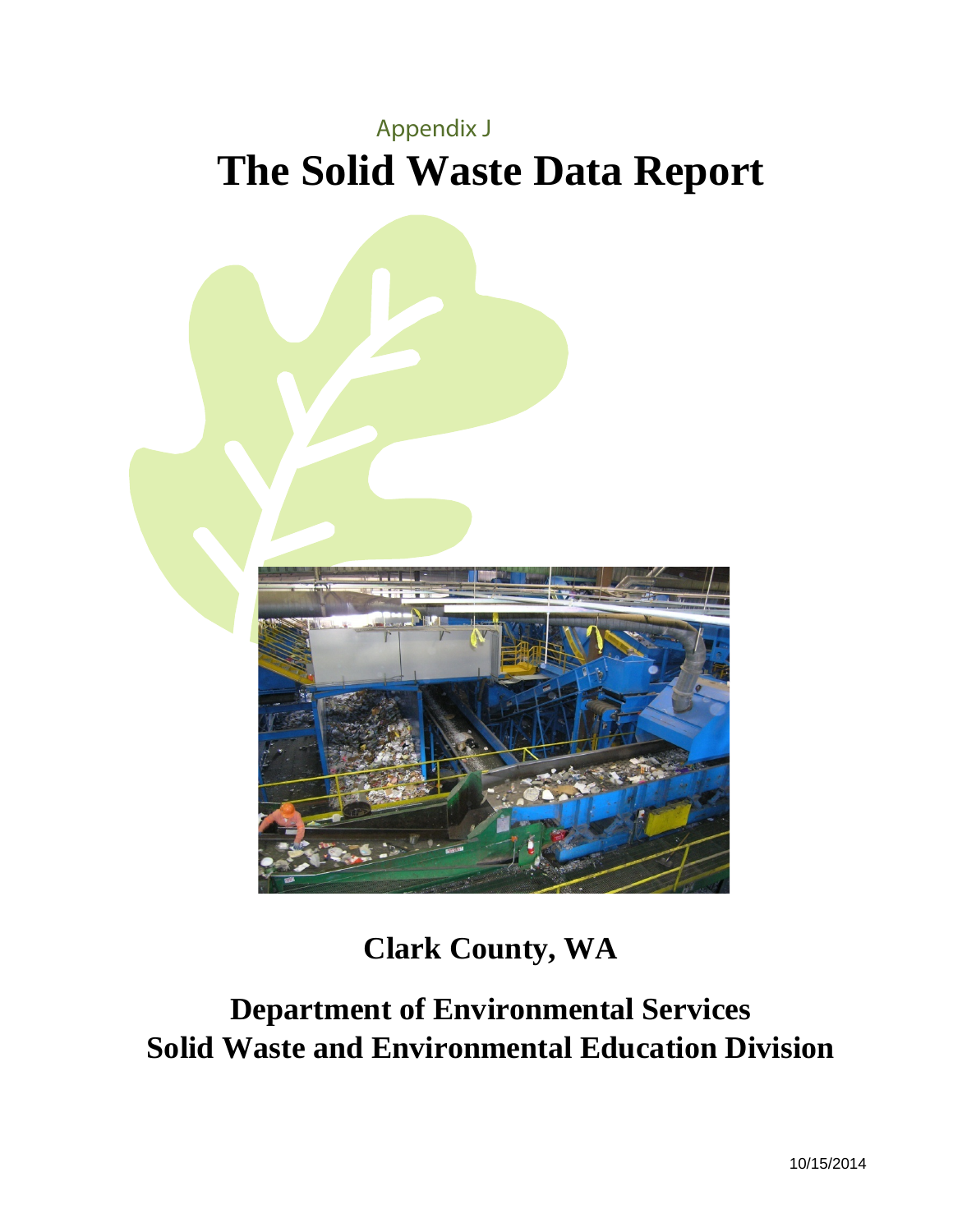**Executive Summary** 





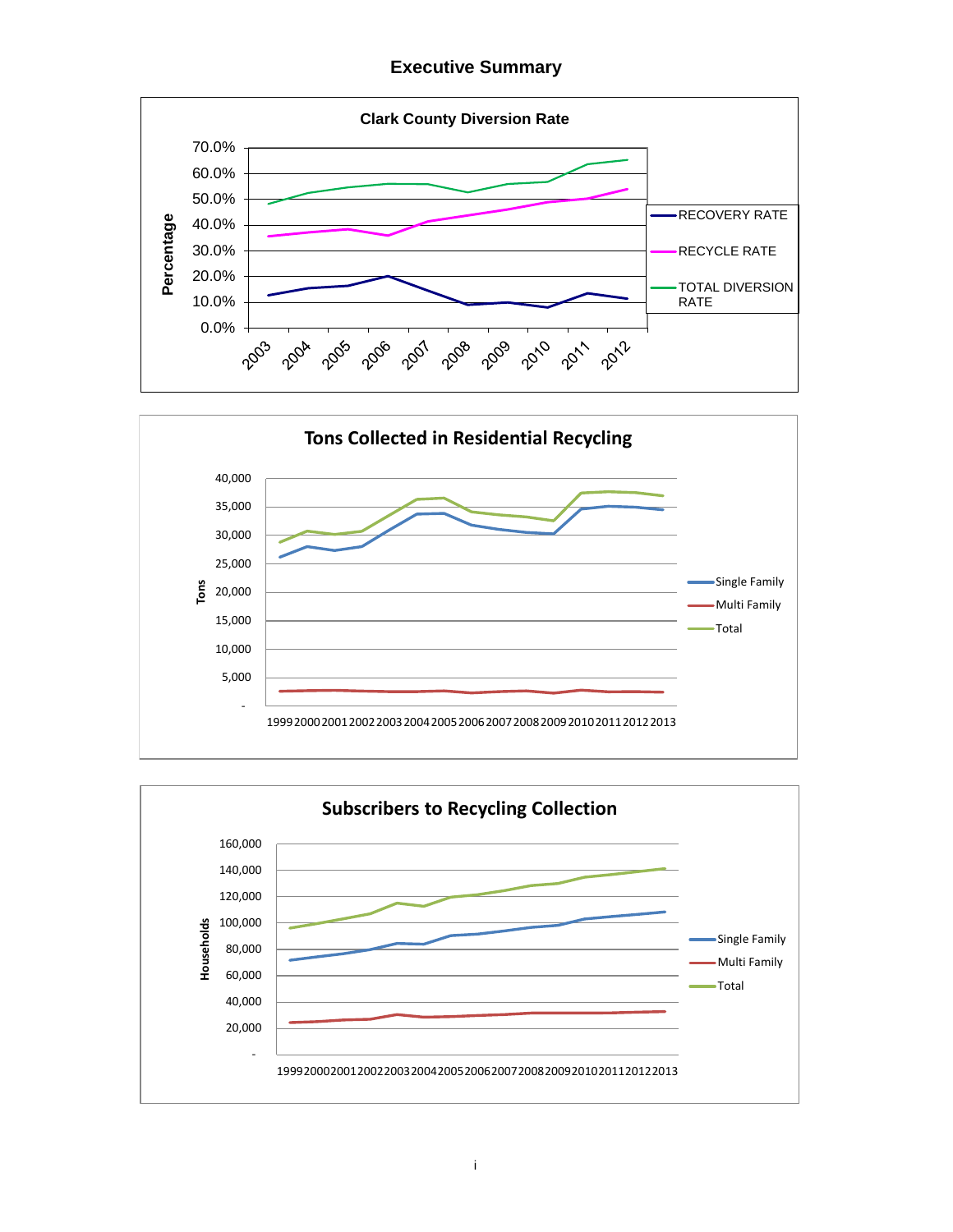



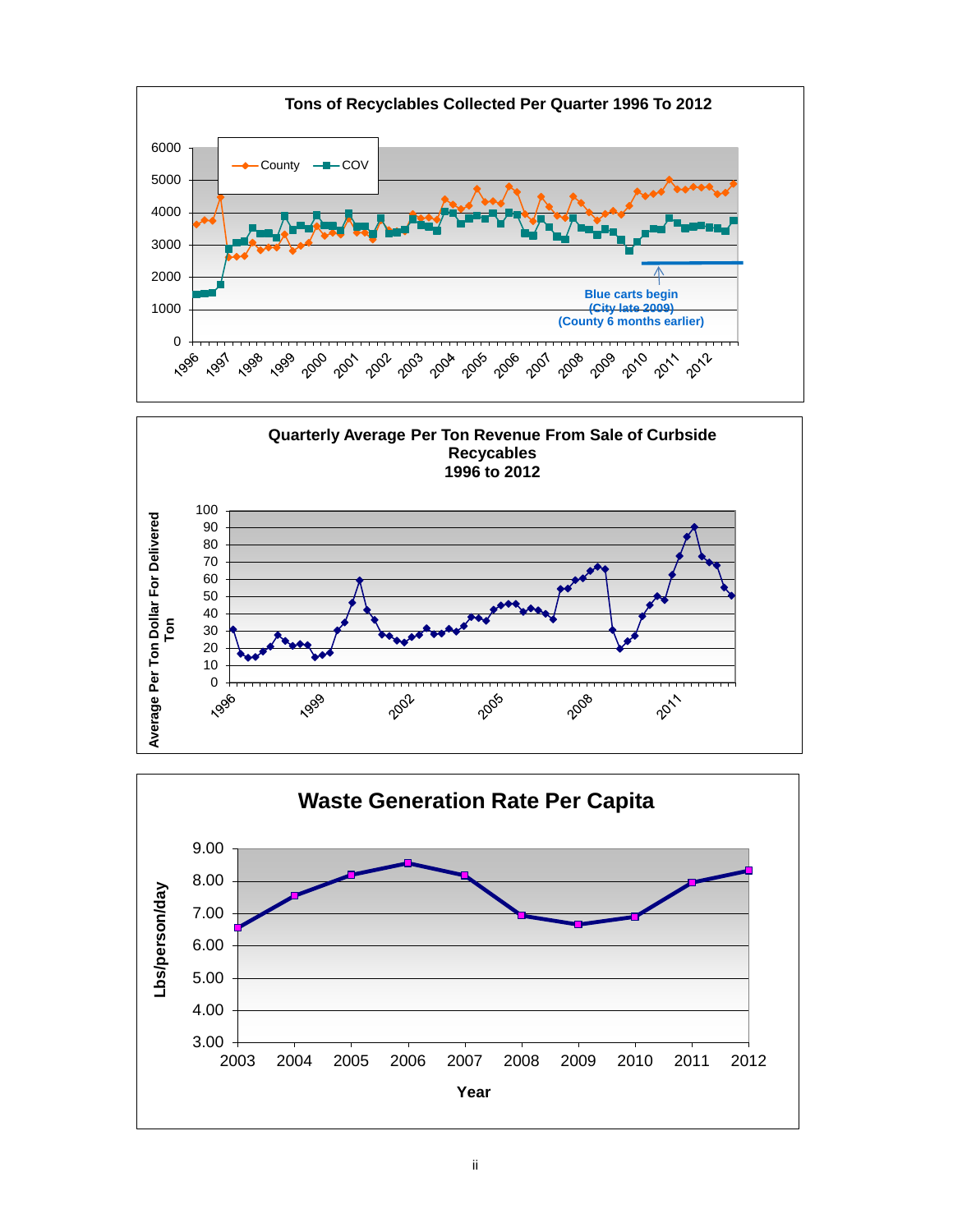



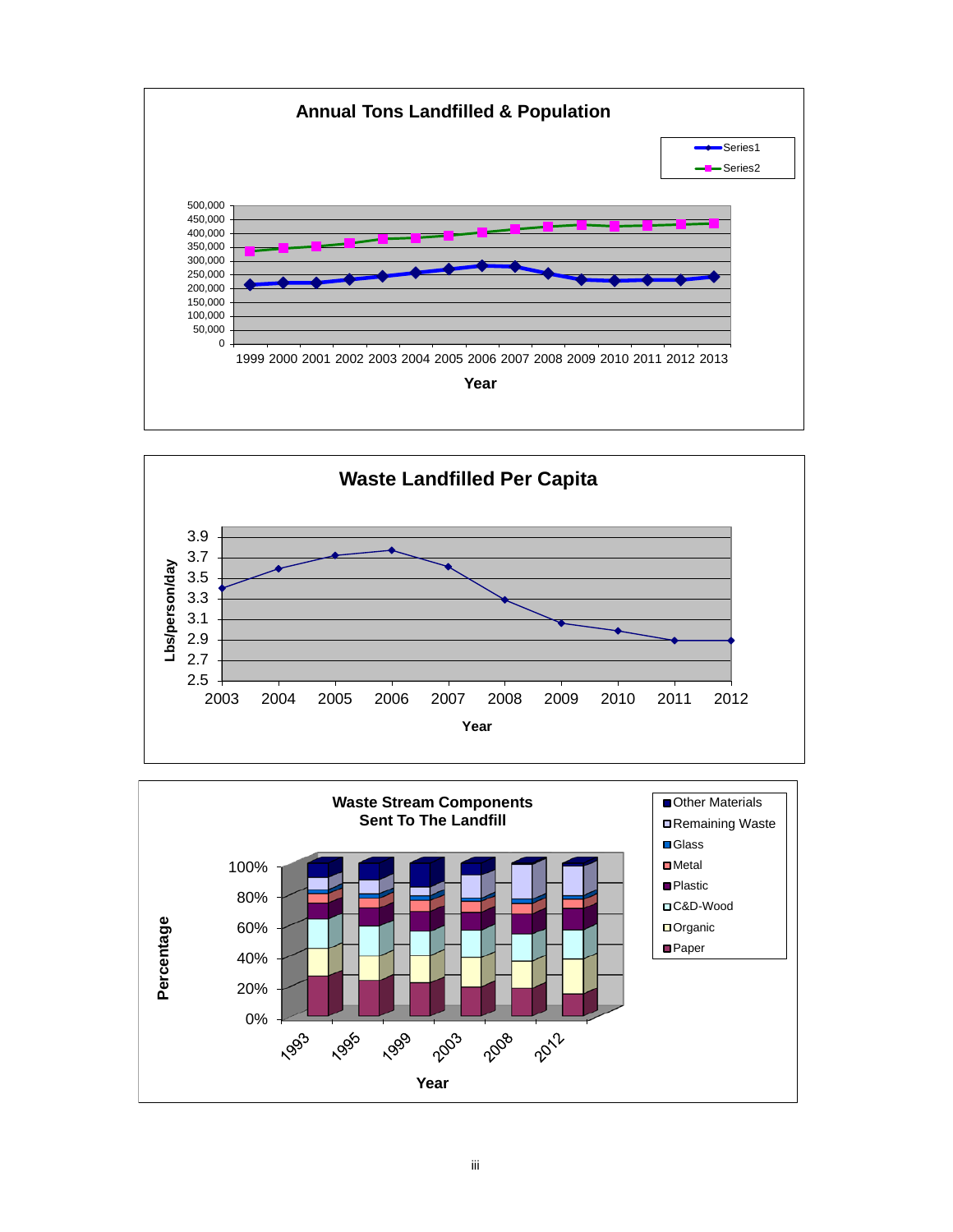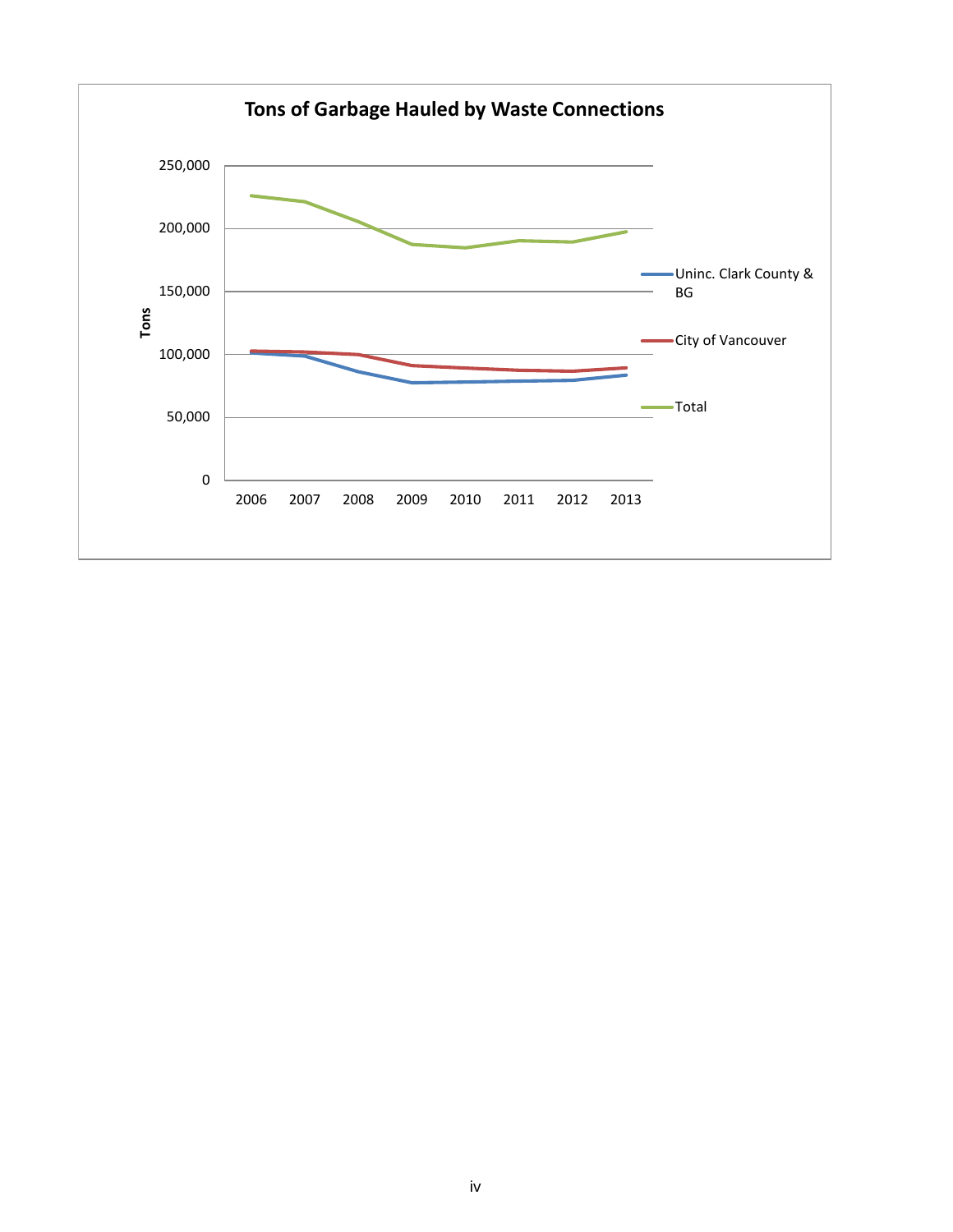| # of Single Family Households |                 |          |        |        |                                                                                                                           |       |           |       |                      |                           |    |     |
|-------------------------------|-----------------|----------|--------|--------|---------------------------------------------------------------------------------------------------------------------------|-------|-----------|-------|----------------------|---------------------------|----|-----|
| Year                          | <b>Total HH</b> | % change |        |        | County UGA County Rural Battle Ground Camas                                                                               |       | La Center |       | Ridgefield Vancouver | Washougal Woodland Yacolt |    |     |
| 1999                          | 102,303         |          | 34,643 | 19,241 | 2,646                                                                                                                     | 4,194 | 545       | 717   | 37,251               | 2,696                     | 42 | 328 |
| 2000                          | 105,413         | 3.04%    | 35,905 | 19,596 | 2,861                                                                                                                     | 4,406 | 581       | 725   | 38,188               | 2,776                     | 43 | 332 |
| 2001                          | 107,846         | 2.31%    | 36,960 | 19,877 | 3,048                                                                                                                     | 4,583 | 601       | 730   | 38,790               | 2,867                     | 43 | 347 |
| 2002                          | 112,057         | 3.90%    | 38,631 | 20,432 | 3,494                                                                                                                     | 5,060 | 640       | 738   | 39,577               | 3,086                     | 43 | 356 |
| 2003                          | 114,545         | 2.22%    | 39,479 | 20,795 | 3,865                                                                                                                     | 5,225 | 670       | 745   | 40,124               | 3,242                     | 43 | 357 |
| 2004                          | 118,875         | 3.78%    | 41,276 | 21,268 | 4,390                                                                                                                     | 5,434 | 730       | 911   | 40,894               | 3,561                     | 45 | 366 |
| 2005                          | 122,024         | 2.65%    | 42,436 | 21,737 | 4,526                                                                                                                     | 5,745 | 797       | 1,057 | 41,413               | 3,886                     | 45 | 382 |
| 2006                          | 125,119         | 2.54%    | 43,810 | 22,058 | 4,623                                                                                                                     | 5,788 | 847       | 1,351 | 41,929               | 4,226                     | 45 | 442 |
| 2007                          | 127,565         | 1.95%    | 45,797 | 21,056 | 4,750                                                                                                                     | 5,930 | 862       | 1,496 | 42,781               | 4,393                     | 46 | 454 |
| 2008                          | 128,246         | 0.53%    | 46,048 | 21,081 | 4,929                                                                                                                     | 6,033 | 890       | 1,491 | 42,747               | 4,514                     | 46 | 467 |
| 2009                          | 129,156         | 0.71%    | 46,426 | 21,054 | 5,006                                                                                                                     | 6,175 | 896       | 1,512 | 43,013               | 4,559                     | 46 | 469 |
| 2010                          | 129,808         | 0.50%    | 46,616 | 21,046 | 5,079                                                                                                                     | 6,314 | 962       | 1,595 | 43,050               | 4,627                     | 46 | 473 |
| 2011                          | 130,292         | $0.37\%$ | 46,761 | 21,176 | 5,093                                                                                                                     | 6,369 | 973       | 1,628 | 43,107               | 4,666                     | 46 | 473 |
| 2012                          | 131,084         | 0.61%    | 46,956 | 21,242 | 5,133                                                                                                                     | 6,422 | 976       | 1,717 | 43,420               | 4,696                     | 45 | 477 |
| 2013                          | 132,209         | 0.86%    | 47,397 | 21,292 | 5,219                                                                                                                     | 6,509 | 988       | 1,880 | 43,648               | 4,755                     | 44 | 477 |
|                               |                 |          |        |        | Notes: single family housing units are based on property type codes: 10 -19 for single family and 70-79 for mobile homes. |       |           |       |                      |                           |    |     |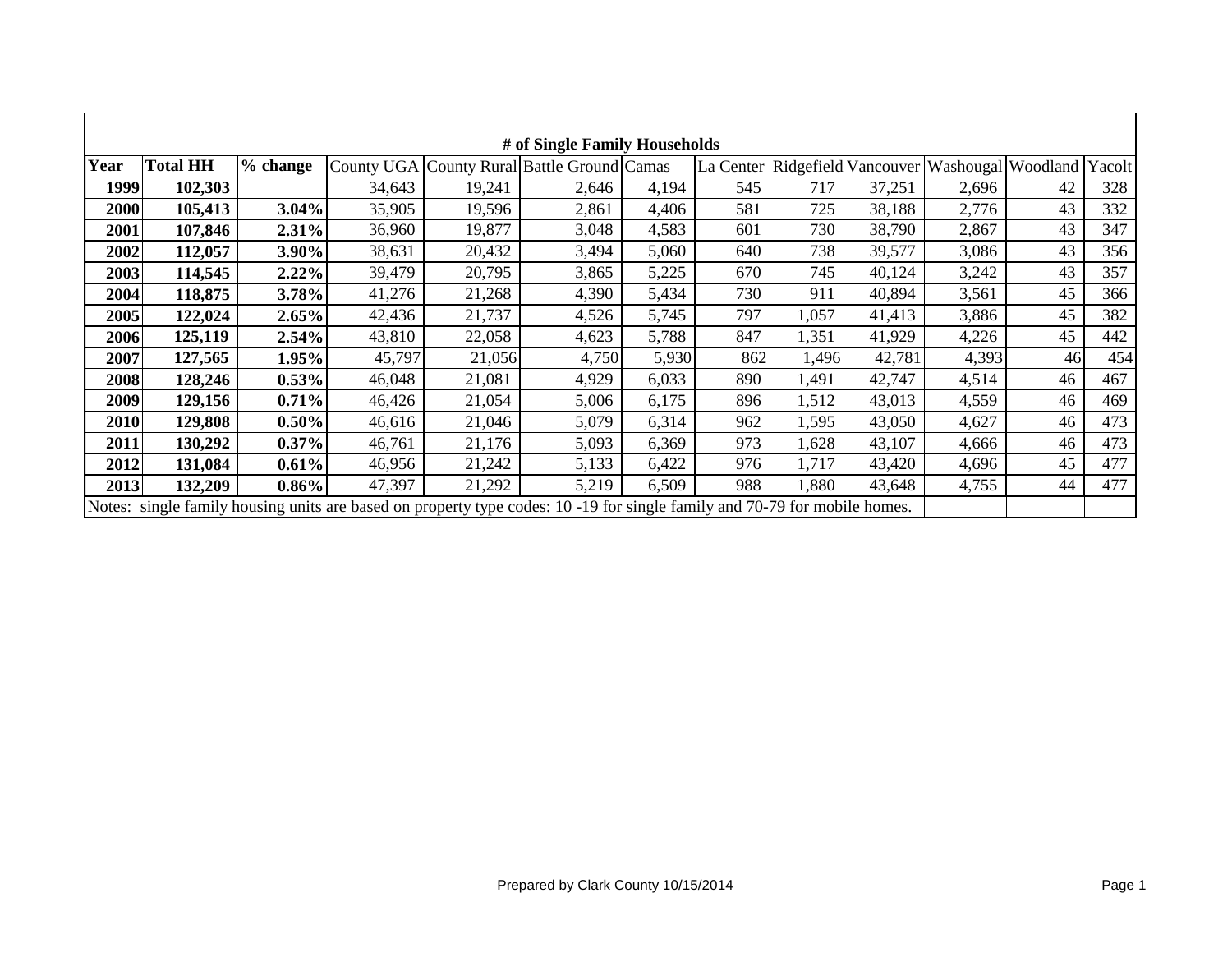|      | Single Family Curbside Recycling (in tons - includes reject) |          |           |                 |       |           |            |           |        |  |  |  |
|------|--------------------------------------------------------------|----------|-----------|-----------------|-------|-----------|------------|-----------|--------|--|--|--|
| Year | Urban                                                        | Rural    | Vancouver | <b>Subtotal</b> | Camas | Washougal | Ridgefield | La Center | Totals |  |  |  |
|      | County*                                                      | County** |           |                 |       |           |            |           |        |  |  |  |
| 1999 | 10,802                                                       | 871      | 12,542    | 24,215          | 1135  | 813       |            |           | 26,163 |  |  |  |
| 2000 | 11,579                                                       | 1,449    | 12,636    | 25,664          | 1334  | 945       | 99         |           | 28,042 |  |  |  |
| 2001 | 11,321                                                       | 1,485    | 12,184    | 24,990          | 1321  | 936       | 103        |           | 27,350 |  |  |  |
| 2002 | 10,942                                                       | 2,568    | 12,091    | 25,601          | 1364  | 965       | 119        |           | 28,049 |  |  |  |
| 2003 | 13,147                                                       | 1,976    | 12,815    | 27,938          | 1700  | 1,202     | 125        |           | 30,965 |  |  |  |
| 2004 | 14,509                                                       | 2,036    | 13,882    | 30,427          | 1850  | 1,311     | 164        |           | 33,752 |  |  |  |
| 2005 | 14,630                                                       | 2,305    | 13,686    | 30,621          | 1756  | 1,244     | 238        |           | 33,859 |  |  |  |
| 2006 | 13,705                                                       | 2,364    | 12,471    | 28,540          | 1,768 | 1,252     | 247        |           | 31,807 |  |  |  |
| 2007 | 13,322                                                       | 2,413    | 11,908    | 27,643          | 1,831 | 1,297     | 282        |           | 31,053 |  |  |  |
| 2008 | 12,977                                                       | 2,347    | 11,768    | 27,092          | 1,859 | 1,318     | 271        |           | 30,540 |  |  |  |
| 2009 | 14,010                                                       | 2,287    | 10,578    | 26,875          | 1,840 | 1,278     | 270        |           | 30,263 |  |  |  |
| 2010 | 15,331                                                       | 2,828    | 12,236    | 30,395          | 2,341 | 1,567     | 324        |           | 34,627 |  |  |  |
| 2011 | 15,451                                                       | 2,983    | 12,418    | 30,853          | 2,374 | 1,583     | 319        | 200       | 35,129 |  |  |  |
| 2012 | 15,216                                                       | 3,041    | 12,271    | 30,529          | 2,468 | 1,645     | 302        | 200       | 34,944 |  |  |  |
| 2013 | 14,860                                                       | 2,861    | 12,324    | 30,044          | 2,353 | 1,569     | 279        | 254       | 34,498 |  |  |  |

\* Includes City of Battle Ground – 2002 expands to burn ban area

\*\*The rural curbside collection program began March 1, 1999 (includes La Center, Yacolt)

\*\*\* tare weight adjustment April 2005

Notes: volume of recycling bins = 33.6 gallons (11.2 gallons per bin); WM and WCI swapped yard debris and recycling customers 2003; WCI assumes WM customers Sept. 2005; First full year for Blue Carts -2010 (rolled out spring & fall of 2009)

*Source: Contractor Monthly Reports*

|      | <b>Single Family Curbside Recycling (Average Households Served)</b> |        |           |          |       |           |            |           |         |  |  |  |
|------|---------------------------------------------------------------------|--------|-----------|----------|-------|-----------|------------|-----------|---------|--|--|--|
| Year | Urban                                                               | Rural  | Vancouver | Subtotal | Camas | Washougal | Ridgefield | La Center | Totals  |  |  |  |
|      | County                                                              | County |           |          |       |           |            |           |         |  |  |  |
| 1999 | 26,981                                                              | 2208   | 35,070    | 64,259   | 4430  | 3087      |            |           | 71,776  |  |  |  |
| 2000 | 27,895                                                              | 2,926  | 35,807    | 66,628   | 4547  | 3,107     |            |           | 74,282  |  |  |  |
| 2001 | 29,372                                                              | 3,323  | 36,463    | 69,158   | 4531  | 3,096     |            |           | 76,785  |  |  |  |
| 2002 | 29,776                                                              | 4,845  | 37,391    | 72,012   | 4684  | 3,189     |            |           | 79,885  |  |  |  |
| 2003 | 33,586                                                              | 4,302  | 38,418    | 76,306   | 4896  | 3,359     |            |           | 84,561  |  |  |  |
| 2004 | 35,792                                                              | 4,661  | 34,842    | 75,295   | 5119  | 3,614     |            |           | 84,028  |  |  |  |
| 2005 | 37,632                                                              | 5,232  | 38,444    | 81,308   | 5317  | 3,921     |            |           | 90,546  |  |  |  |
| 2006 | 38,716                                                              | 5,630  | 37,022    | 81,368   | 5,425 | 4,232     | 625        |           | 91,650  |  |  |  |
| 2007 | 39,453                                                              | 6,090  | 37,620    | 83,163   | 5,525 | 4,449     | 822        |           | 93,959  |  |  |  |
| 2008 | 40,453                                                              | 6,110  | 38,836    | 85,399   | 5,652 | 4,665     | 930        |           | 96,646  |  |  |  |
| 2009 | 41,622                                                              | 6,000  | 39,225    | 86,847   | 5,835 | 4,574     | 958        |           | 98,214  |  |  |  |
| 2010 | 43,826                                                              | 7,200  | 39,996    | 91,022   | 6,435 | 4,356     | 1,210      |           | 103,023 |  |  |  |
| 2011 | 44,784                                                              | 7,778  | 40,387    | 92,949   | 6,386 | 4,425     | 1,210      | 832       | 104,970 |  |  |  |
| 2012 | 45,406                                                              | 8,197  | 40,733    | 94,336   | 6,487 | 4,500     | 1,303      | 832       | 106,626 |  |  |  |
| 2013 | 45,436                                                              | 8,279  | 41,190    | 94,905   | 6,802 | 4,561     | 1,424      | 832       | 108,524 |  |  |  |

*Source: Contractor Monthly Reports*

#### **Pounds of SF Materials Recycled Per Household Per Month**

| Year | Urban  | Rural  | Vancouver | Camas | Washougal | Ridgefield | La Center |
|------|--------|--------|-----------|-------|-----------|------------|-----------|
|      | County | County |           |       |           |            |           |
| 1999 | 67     | 66     | 60        | 43    | 44        |            |           |
| 2000 | 69     | 83     | 59        | 49    | 51        |            |           |
| 2001 | 64     | 74     | 56        | 49    | 50        |            |           |
| 2002 | 61     | 88     | 54        | 49    | 50        |            |           |
| 2003 | 65     | 77     | 56        | 58    | 60        |            |           |
| 2004 | 68     | 73     | 66        | 60    | 60        |            |           |
| 2005 | 65     | 73     | 59        | 55    | 53        |            |           |
| 2006 | 59     | 70     | 56        | 54    | 49        | 66         |           |
| 2007 | 56     | 66     | 53        | 55    | 49        | 57         |           |
| 2008 | 53     | 64     | 51        | 55    | 47        | 49         |           |
| 2009 | 56     | 63     | 44        | 53    | 47        | 47         |           |
| 2010 | 58     | 65     | 51        | 53    | 60        | 45         |           |
| 2011 | 58     | 64     | 51        | 54    | 60        | 44         | 40        |
| 2012 | 58     | 59     | 51        | 63    | 61        | 39         | 40        |
| 2013 | 55     | 58     | 50        | 53    | 58        | 33         | 51        |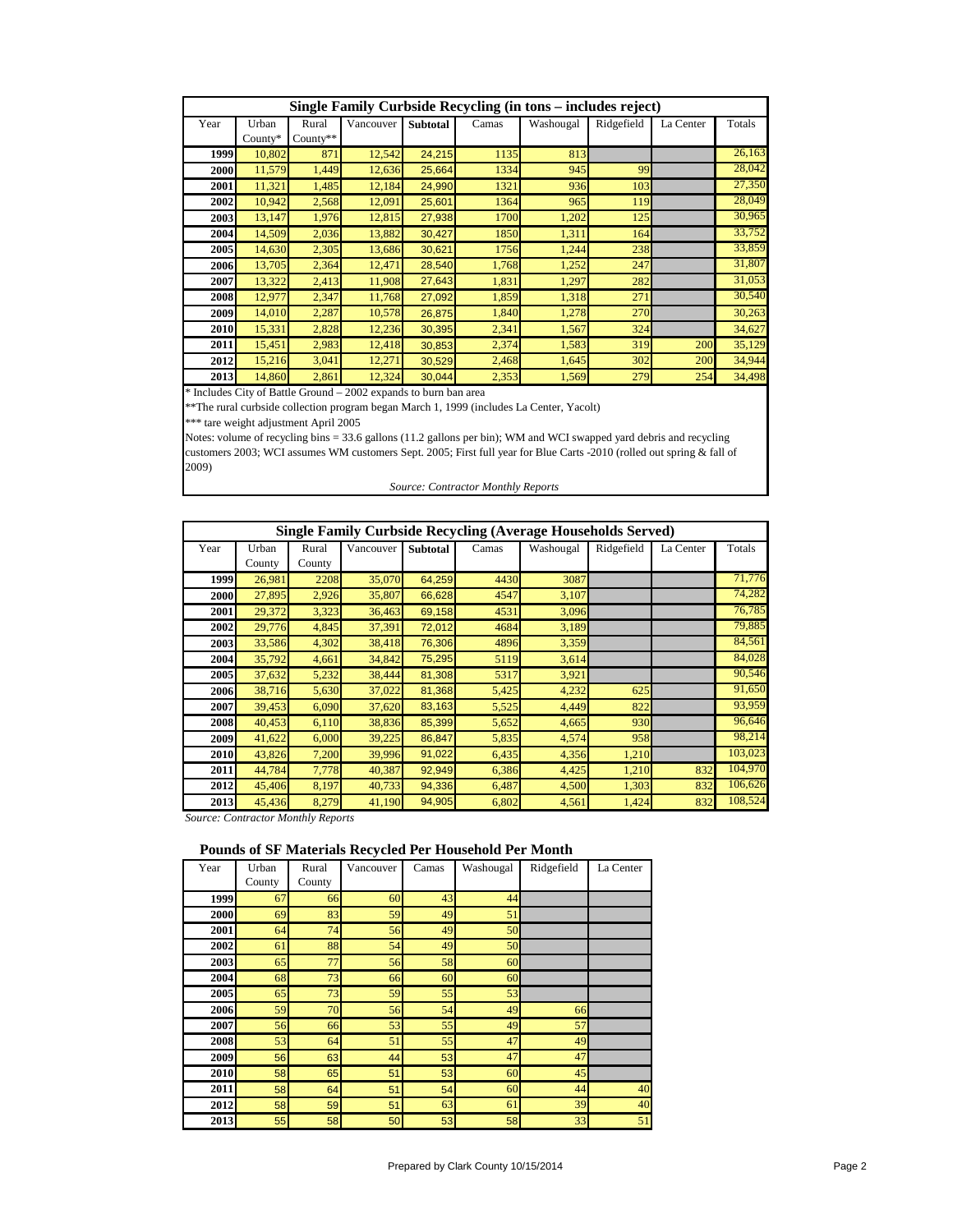| Multifamily Recycling (in tons - includes reject) |  |  |  |
|---------------------------------------------------|--|--|--|
|---------------------------------------------------|--|--|--|

| Year | Urban      | Vancouver | Cardboard | <b>Subtotal</b> | Camas | Washougal | Ridgefield | Totals |
|------|------------|-----------|-----------|-----------------|-------|-----------|------------|--------|
|      | $Countv^*$ |           | $Case*$   |                 |       |           |            |        |
| 1999 | 715        | 1,919     |           | 2,634           |       |           |            | 2,634  |
| 2000 | 752        | 1,966     |           | 2,718           |       |           |            | 2,718  |
| 2001 | 769        | 2,040     |           | 2,809           |       |           |            | 2,809  |
| 2002 | 740        | 1,922     |           | 2,662           |       |           |            | 2,662  |
| 2003 | 732        | 1,849     |           | 2,581           |       |           |            | 2,581  |
| 2004 | 761        | 1,814     |           | 2,575           |       |           |            | 2,575  |
| 2005 | 832        | 1,876     |           | 2,708           |       |           |            | 2,708  |
| 2006 | 712        | 1,441     | 185       | 2,338           |       |           |            | 2,338  |
| 2007 | 669.61     | 1,898     |           | 2,568           |       |           |            | 2,568  |
| 2008 | 670.18     | 2,025     |           | 2,695           |       |           |            | 2,695  |
| 2009 | 525.07     | 1,781     |           | 2,306           |       |           |            | 2,306  |
| 2010 | 581.71     | 1,905     | 347       | 2,487           |       |           |            | 2,487  |
| 2011 | 593.05     | 1,945     | 354       | 2,538           |       |           |            | 2,538  |
| 2012 | 609.27     | 1,955     | 358       | 2,564           |       |           |            | 2,564  |
| 2013 | 554.31     | 1,911     | 344       | 2,465           |       |           |            | 2,465  |

 *Source: Contractor Monthly Reports; cardboard incl. in county/city tonnage*

#### **Multifamily Recycling (Average Units Served)**

| Year        | Urban  | Vancouver | <b>Subtotal</b> | Camas | Washougal | Ridgefield | Totals |
|-------------|--------|-----------|-----------------|-------|-----------|------------|--------|
|             | County |           |                 |       |           |            |        |
| 1999        | 6,563  | 17,870    | 24,433          |       |           |            | 24,433 |
| 2000        | 6,756  | 18,456    | 25,212          |       |           |            | 25,212 |
| 2001        | 6,953  | 19,505    | 26,458          |       |           |            | 26,458 |
| 2002        | 7,251  | 19,861    | 27,112          |       |           |            | 27,112 |
| <b>2003</b> | 7,342  | 23,256    | 30,598          |       |           |            | 30,598 |
| 2004        | 7,455  | 21,220    | 28,675          |       |           |            | 28,675 |
| 2005        | 7,645  | 21,410    | 29,055          |       |           |            | 29,055 |
| 2006        | 7,884  | 21,926    | 29,810          |       |           |            | 29,810 |
| 2007        | 8,136  | 22,512    | 30,648          |       |           |            | 30,648 |
| 2008        | 8,550  | 23,213    | 31,763          |       |           |            | 31,763 |
| 2009        | 8,441  | 23,297    | 31,738          |       |           |            | 31,738 |
| <b>2010</b> | 8,346  | 23,409    | 31,755          |       |           |            | 31,755 |
| 2011        | 8,344  | 23,484    | 31,828          |       |           |            | 31,828 |
| <b>2012</b> | 8,614  | 23,745    | 32,359          |       |           |            | 32,359 |
| <b>2013</b> | 8,649  | 24,166    | 32,815          |       |           |            | 32,815 |

*Source: Contractor Monthly Reports*

### **Pounds of MF Materials Recycled Per Unit Per Month**

| Year | Urban  | Vancouver | v<br>Camas | Washougal | Ridgefield |
|------|--------|-----------|------------|-----------|------------|
|      | County |           |            |           |            |
| 1999 | 18     | 18        |            |           |            |
| 2000 | 19     | 18        |            |           |            |
| 2001 | 18     | 17        |            |           |            |
| 2002 | 17     | 16        |            |           |            |
| 2003 | 17     | 13        |            |           |            |
| 2004 | 17     | 14        |            |           |            |
| 2005 | 17     | 15        |            |           |            |
| 2006 | 18     | 11        |            |           |            |
| 2007 | 15     | 14        |            |           |            |
| 2008 | 13     | 15        |            |           |            |
| 2009 | 13     | 13        |            |           |            |
| 2010 | 12     | 14        |            |           |            |
| 2011 | 12     | 14        |            |           |            |
| 2012 | 12     | 13        |            |           |            |
| 2013 | 12     | 13        |            |           |            |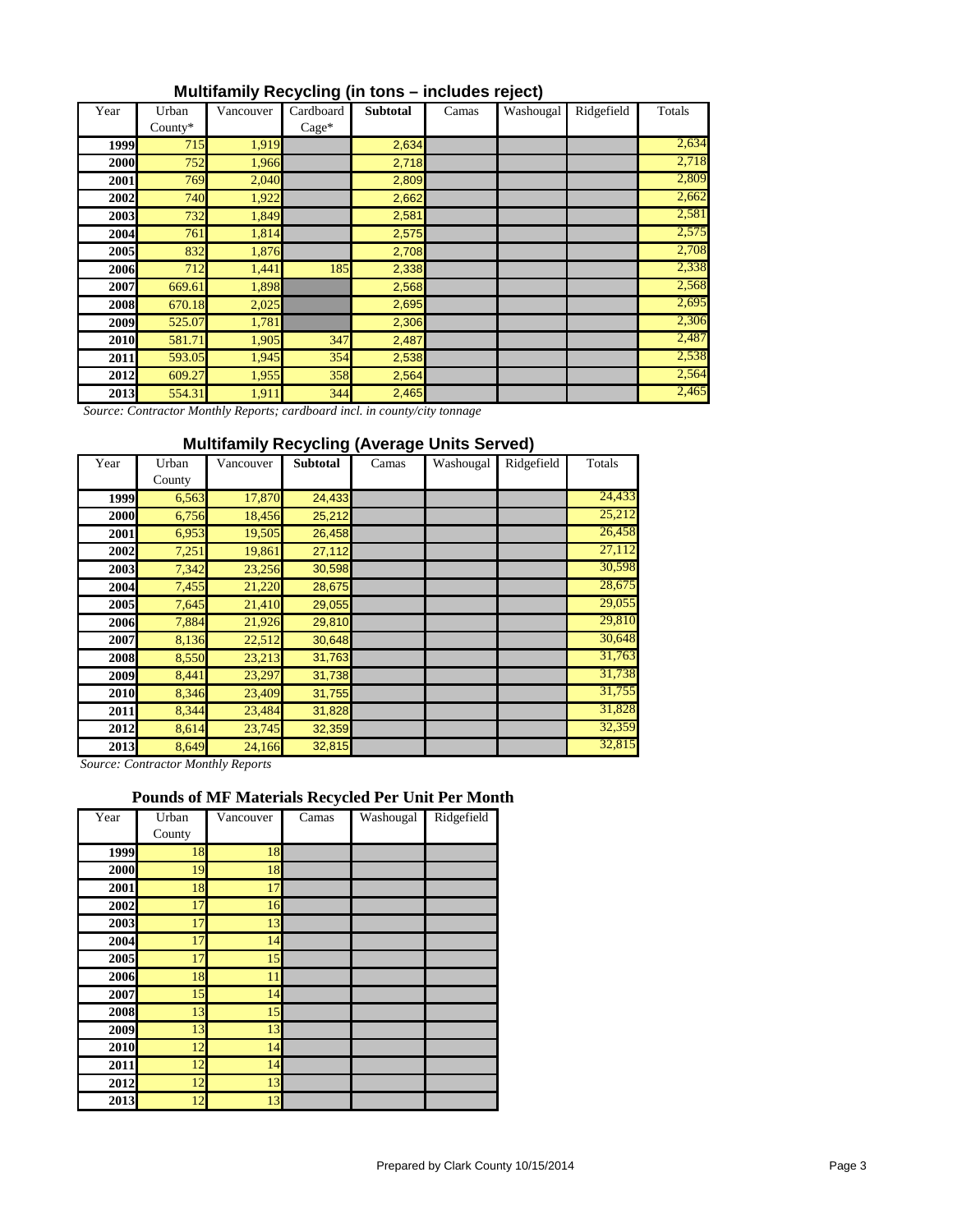|      | <b>Yard Debris Recycling (in tons)</b> |           |                 |          |            |            |           |        |  |  |  |  |
|------|----------------------------------------|-----------|-----------------|----------|------------|------------|-----------|--------|--|--|--|--|
| Year | Urban                                  | Vancouver | <b>Subtotal</b> | $Camas*$ | Washougal* | Ridgefield | La Center | Totals |  |  |  |  |
|      | County $*$                             |           |                 |          |            |            |           |        |  |  |  |  |
| 1999 | 8,453                                  | 9835      | 18,288          |          |            |            |           | 18,288 |  |  |  |  |
| 2000 | 9,174                                  | 10,339    | 19,513          | 715      | 250        |            |           | 20,478 |  |  |  |  |
| 2001 | 8,505                                  | 9,308     | 17,813          | 829      | 297        |            |           | 18,939 |  |  |  |  |
| 2002 | 9,784                                  | 9,710     | 19,494          | 987      | 334        |            |           | 20,815 |  |  |  |  |
| 2003 | 9,972                                  | 10,297    | 20,269          | 976      | 316        |            |           | 21,561 |  |  |  |  |
| 2004 | 10,908                                 | 12,546    | 23,454          | 1,244    | 374        |            |           | 25,071 |  |  |  |  |
| 2005 | 9,732                                  | 12,750    | 22,482          | 1,463    | 763        |            |           | 24,708 |  |  |  |  |
| 2006 | 9,499                                  | 11,548    | 21,047          | 1,690    | 949        | 121        | 164       | 23,971 |  |  |  |  |
| 2007 | 10,351                                 | 10,717    | 21,068          | 1,765    | 1,126      | 201        | 219       | 24,379 |  |  |  |  |
| 2008 | 10,550                                 | 10,386    | 20,936          | 2,066    | 1,178      | 167        | 377       | 24,723 |  |  |  |  |
| 2009 | 12,090                                 | 11,005    | 23,095          | 2,042    | 1,193      | 285        | 274       | 26,888 |  |  |  |  |
| 2010 | 12,137                                 | 11,059    | 23,196          | 2,013    | 1,213      | 254        | 243       | 26,919 |  |  |  |  |
| 2011 | 11,284                                 | 11,597    | 22,881          | 1,871    | 1,179      | 340        | 351       | 26,622 |  |  |  |  |
| 2012 | 12,182                                 | 12,367    | 24,549          | 2,019    | 861        | 585        | 253       | 28,267 |  |  |  |  |
| 2013 | 14.000                                 | 12,005    | 26,005          | 1,621    | 1.045      | 338        | 308       | 29,317 |  |  |  |  |

*\* Waste Connections reports in cubic yards used City of Vancouver/County conversion of 750 pounds per compacted cubic yard.*

*\* Includes City of Battle Ground, La Center, Yacolt – 2002 expands to burn ban area. WM and WCI swapped yard debris and recycling customers 2003; WCI assumes WM customers Sept. 2005.* 

*Source: Contractor Monthly Reports*

|      | <b>Yard Debris Recycling (Average Households Served)</b> |            |                 |       |           |            |           |        |  |  |  |  |
|------|----------------------------------------------------------|------------|-----------------|-------|-----------|------------|-----------|--------|--|--|--|--|
| Year | Urban                                                    | Vancouver* | <b>Subtotal</b> | Camas | Washougal | Ridgefield | La Center | Totals |  |  |  |  |
|      | County $*$                                               |            |                 |       |           |            |           |        |  |  |  |  |
| 1999 | 8.928                                                    | 11156      | 20,084          |       |           |            |           | 20,084 |  |  |  |  |
| 2000 | 9,629                                                    | 12,575     | 22,204          | 1,414 | 462       |            |           | 24,080 |  |  |  |  |
| 2001 | 12,020                                                   | 13,596     | 25,616          | 1,315 | 408       |            |           | 27,339 |  |  |  |  |
| 2002 | 13,664                                                   | 14,173     | 27,837          | 1,460 | 441       |            |           | 29,738 |  |  |  |  |
| 2003 | 13,937                                                   | 16,141     | 30,078          | 1,647 | 463       |            |           | 32,188 |  |  |  |  |
| 2004 | 15,224                                                   | 16,325     | 31,549          | 1,844 | 548       |            |           | 33,941 |  |  |  |  |
| 2005 | 16,918                                                   | 17,202     | 34,120          | 2,041 | 780       |            |           | 36,941 |  |  |  |  |
| 2006 | 18,171                                                   | 17,911     | 36,082          | 2,166 | 980       | 221        | 282       | 39,731 |  |  |  |  |
| 2007 | 19,344                                                   | 18,928     | 38,272          | 2,261 | 1,104     | 320        | 456       | 42,413 |  |  |  |  |
| 2008 | 20,469                                                   | 19,666     | 40,135          | 2,358 | 1,202     | 358        | 365       | 44,418 |  |  |  |  |
| 2009 | 21,475                                                   | 20,107     | 41,582          | 2,450 | 1,349     | 410        | 398       | 46,189 |  |  |  |  |
| 2010 | 22,747                                                   | 19,656     | 42,403          | 2,532 | 1,591     | 458        | 438       | 47,422 |  |  |  |  |
| 2011 | 23,892                                                   | 20,556     | 44,448          | 2,612 | 1,745     | 519        | 488       | 49,812 |  |  |  |  |
| 2012 | 25,073                                                   | 17,255     | 42,328          | 2,696 | 1,855     | 602        | 513       | 47,994 |  |  |  |  |
| 2013 | 26,054                                                   | 23,133     | 49,187          | 2,816 | 2,188     | 714        | 537       | 55,442 |  |  |  |  |

*Source: Contractor Monthly Reports; \* includes on call customers*

#### **Pounds of YD Recycled Per Household Per Month**

| Year | Urban  | Vancouver | Camas | Washougal | Ridgefield | La Center |
|------|--------|-----------|-------|-----------|------------|-----------|
|      | County |           |       |           |            |           |
| 1999 | 158    | 147       |       |           |            |           |
| 2000 | 159    | 137       | 84    | 90        |            |           |
| 2001 | 118    | 114       | 105   | 121       |            |           |
| 2002 | 119    | 114       | 113   | 126       |            |           |
| 2003 | 119    | 106       | 99    | 114       |            |           |
| 2004 | 119    | 128       | 112   | 114       |            |           |
| 2005 | 96     | 124       | 119   | 163       |            |           |
| 2006 | 87     | 107       | 130   | 161       | 91         | 97        |
| 2007 | 89     | 94        | 130   | 170       | 105        | 80        |
| 2008 | 86     | 88        | 146   | 163       | 78         | 172       |
| 2009 | 94     | 91        | 139   | 147       | 116        | 115       |
| 2010 | 89     | 94        | 133   | 127       | 92         | 92        |
| 2011 | 79     | 94        | 119   | 113       | 109        | 120       |
| 2012 | 81     | 119       | 125   | 77        | 162        | 82        |
| 2013 | 90     | 86        | 96    | 80        | 79         | 96        |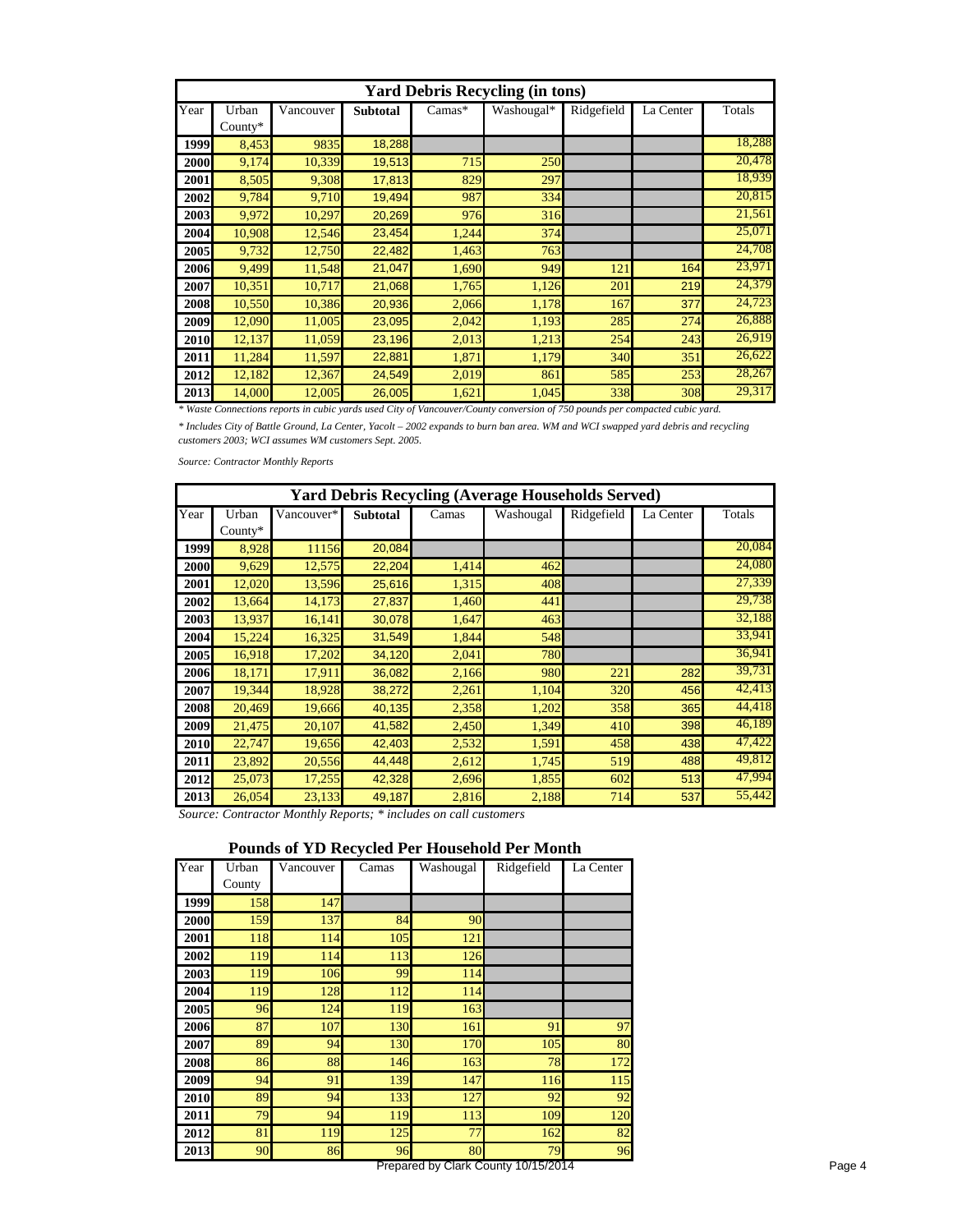|             |                                         |                                     | Garbage                                  |                                        |                   |                                        |
|-------------|-----------------------------------------|-------------------------------------|------------------------------------------|----------------------------------------|-------------------|----------------------------------------|
| Year        | County<br><b>Inbound</b><br><b>Tons</b> | % increase<br>over previous<br>year | <b>County</b><br>Outbound<br><b>Tons</b> | % increase<br>over<br>previous<br>vear | <b>Population</b> | % increase<br>over<br>previous<br>vear |
| 1993        | 183,210                                 |                                     | 173,092                                  |                                        | 269,500           |                                        |
| 1994        | 196,385                                 | 7.2%                                | 182,537                                  | 5.5%                                   | 280,800           | 4.2%                                   |
| 1995        | 197,446                                 | 0.5%                                | 185,690                                  | 1.7%                                   | 291,000           | 3.6%                                   |
| 1996        | 216,420                                 | 9.6%                                | 202,981                                  | 9.3%                                   | 303,500           | 4.3%                                   |
| 1997        | 223,906                                 | 3.5%                                | 209,960                                  | 3.4%                                   | 319,000           | 5.1%                                   |
| <b>1998</b> | 223,280                                 | $-0.3%$                             | 211,487                                  | 0.7%                                   | 328,000           | 2.8%                                   |
| 1999        | 227,259                                 | 1.8%                                | 213,696                                  | 1.0%                                   | 334,651           | 2.0%                                   |
| 2000        | 233,113                                 | 2.6%                                | 220,459                                  | 3.2%                                   | 345,238           | 3.2%                                   |
| 2001        | 232,499                                 | $-0.3%$                             | 220,277                                  | $-0.1%$                                | 352,600           | 2.1%                                   |
| 2002        | 242,554                                 | 4.3%                                | 232,769                                  | 5.7%                                   | 363,400           | 3.1%                                   |
| 2003        | 254,019                                 | 4.7%                                | 244,021                                  | 4.8%                                   | 379,577           | 4.5%                                   |
| 2004        | 266,993                                 | 5.1%                                | 256,899                                  | 5.3%                                   | 383,300           | 1.0%                                   |
| 2005        | 281,566                                 | 5.5%                                | 270,016                                  | 5.1%                                   | 391,500           | 2.1%                                   |
| 2006        | 291,362                                 | 3.5%                                | 282,508                                  | 4.6%                                   | 403,500           | 3.1%                                   |
| 2007        | 286,230                                 | $-1.8%$                             | 279,414                                  | $-1.1%$                                | 415,000           | 2.9%                                   |
| 2008        | 263,236                                 | $-8.0%$                             | 254,468                                  | $-8.9%$                                | 424,200           | 2.2%                                   |
| 2009        | 237,548                                 | $-9.8%$                             | 231,759                                  | $-8.9%$                                | 431,200           | 1.7%                                   |
| 2010        | 236,488                                 | $-0.4%$                             | 227,868                                  | $-1.7%$                                | 425,363           | $-1.4%$                                |
| 2011        | 232,866                                 | $-1.5%$                             | 231,030                                  | 1.4%                                   | 428,000           | 0.6%                                   |
| 2012        | 240,325                                 | 1.6%                                | 230,956                                  | 1.36%                                  | 431,250           | 1.4%                                   |
| 2013        | 248,640                                 | 6.8%                                | 242,588                                  | 5.00%                                  | 435,500           | 1.8%                                   |

Note: Tons sent to landfill (OUTBOUND) includes special waste (Industrial Waste, Contaminated Soils, Asbestos, Wastewater Treatment Plant Ash). Source: CRC monthly reports; 2011 population US Census Bureau estimate; 2012 population to be update when data is available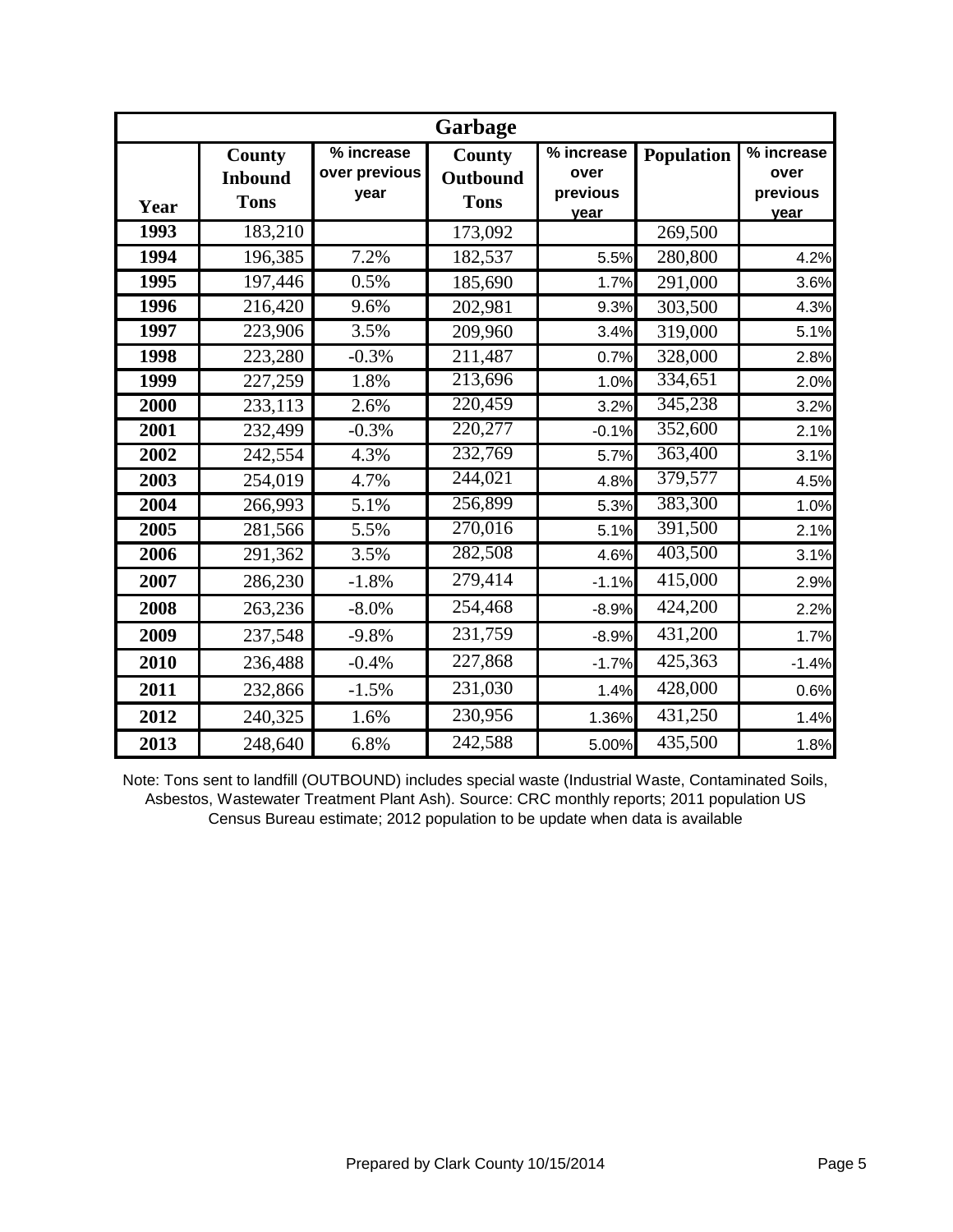|      | <b>Tons of Garbage - City of Vancouver</b>      |                    |            |                    |                |                  |              |  |  |  |
|------|-------------------------------------------------|--------------------|------------|--------------------|----------------|------------------|--------------|--|--|--|
| Year | <b>Hauler</b>                                   | <b>Residential</b> | Commercial | <b>Multifamily</b> | <b>Dropbox</b> | <b>Subtotals</b> | <b>Total</b> |  |  |  |
| 1999 | <b>WMV</b>                                      | 10,115             | 21,388     |                    | 25,159         | 56,661           |              |  |  |  |
|      | <b>WCI</b>                                      | 12,089             | 5,113      | 1,802              | 13,110         | 32,114           | 88,775       |  |  |  |
|      | <b>WMV</b>                                      | 10,933             | 21,550     |                    | 26,132         | 58,615           |              |  |  |  |
| 2000 | <b>WCI</b>                                      | 11,857             | 8,604      | 4,064              | 5,885          | 30,410           | 89,026       |  |  |  |
|      | <b>WMV</b>                                      | 10,669             | 21,358     |                    | 25,032         | 57,059           |              |  |  |  |
| 2001 | <b>WCI</b>                                      | 12,345             | 8,614      | 4,728              | 5,372          | 31,059           | 88,118       |  |  |  |
|      | <b>WMV</b>                                      | 11,230             | 20,790     |                    | 22,261         | 54,281           |              |  |  |  |
| 2002 | <b>WCI</b>                                      | 12,370             | 8,800      | 4,330              | 6,923          | 32,423           | 86,704       |  |  |  |
|      | <b>WMV</b>                                      | 11,264             | 21,115     |                    | 18,832         | 51,211           |              |  |  |  |
| 2003 | <b>WCI</b>                                      | 13,335             | 9,727      | 4,522              | 8,313          | 35,897           | 87,108       |  |  |  |
| 2004 | <b>WMV</b>                                      | 11,796             | 21,765     |                    | 19,543         | 53,104           |              |  |  |  |
|      | <b>WCI</b>                                      | 14,581             | 9,904      | 4,551              | 8,481          | 37,517           | 90,621       |  |  |  |
|      | <b>WMV</b>                                      | 7,950              | 11,698     |                    | 15,162         | 34,809           |              |  |  |  |
| 2005 | <b>WCI</b>                                      | 18,834             | 18,662     | 5,804              | 15,923         | 59,223           | 94,033       |  |  |  |
| 2006 | <b>WCI</b>                                      | 27,576             | 34,155     | 8,988              | 32,077         |                  | 102,795      |  |  |  |
| 2007 | <b>WCI</b>                                      | 28,005             | 34,053     | 9,058              | 30,948         |                  | 102,063      |  |  |  |
| 2008 | <b>WCI</b>                                      | 27,504             | 32,156     | 8,991              | 31,309         |                  | 99,960       |  |  |  |
| 2009 | <b>WCI</b>                                      | 27,542             | 29,046     | 8,677              | 26,056         |                  | 91,322       |  |  |  |
| 2010 | <b>WCI</b>                                      | 26,400             | 29,143     | 8,821              | 24,966         |                  | 89,330       |  |  |  |
| 2011 | <b>WCI</b>                                      | 26,001             | 28,004     | 8,486              | 25,004         |                  | 87,495       |  |  |  |
| 2012 | <b>WCI</b>                                      | 26,331             | 28,119     | 8,155              | 24,204         |                  | 86,809       |  |  |  |
| 2013 | <b>WCI</b>                                      | 26,019             | 29,016     | 8,926              | 25,461         |                  | 89,422       |  |  |  |
|      | Source: Contractor reports to City of Vancouver |                    |            |                    |                |                  |              |  |  |  |

|      | Tons of Garbage - WUTC (Unincorporated Clark County + Battle Ground) |                    |                                                                              |                    |                |              |  |  |  |
|------|----------------------------------------------------------------------|--------------------|------------------------------------------------------------------------------|--------------------|----------------|--------------|--|--|--|
| Year | <b>Hauler</b>                                                        | <b>Residential</b> | <b>Commercial</b>                                                            | <b>Multifamily</b> | <b>Dropbox</b> | <b>Total</b> |  |  |  |
| 2006 | WCI                                                                  | 49,801             | 21,008                                                                       | 1,106              | 29,503         | 101,418      |  |  |  |
| 2007 | WCI                                                                  | 49,577             | 22,386                                                                       | 1,178              | 25,644         | 98,785       |  |  |  |
| 2008 | WCI                                                                  | 47,247             | 16,109                                                                       | 1,028              | 22,028         | 86,412       |  |  |  |
| 2009 | WCI                                                                  | 44,537             | 14,219                                                                       | 908                | 17,897         | 77,561       |  |  |  |
| 2010 | WCI                                                                  | 44,675             | 14,830                                                                       | 947                | 17,741         | 78,193       |  |  |  |
| 2011 | WCI                                                                  | 43,931             | 16,879                                                                       | 1,077              | 17,069         | 78,956       |  |  |  |
| 2012 | WCI                                                                  | 44,844             | 17,346                                                                       | 1,107              | 16,264         | 79,561       |  |  |  |
| 2013 | WCI                                                                  | 46,204             | 20,371                                                                       | 1,300              | 15,827         | 83,702       |  |  |  |
|      |                                                                      |                    | Source: WCI; Note: Unincorporated Clark County includes La Center and Yacolt |                    |                |              |  |  |  |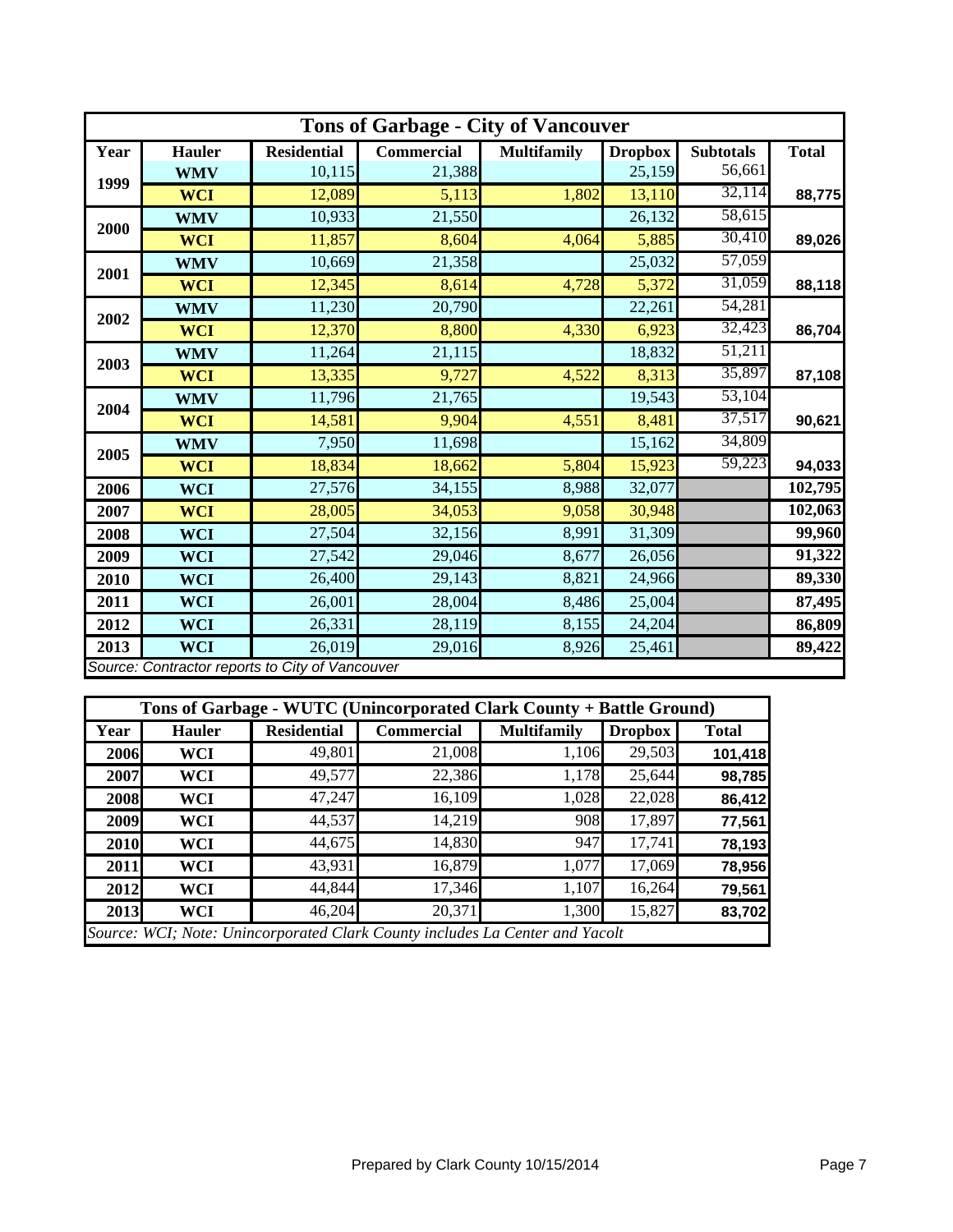| <b>SFGarbage Customer Census</b> |                |         |                  |                                   |                         |         |                |                                                                   |                                                                   |
|----------------------------------|----------------|---------|------------------|-----------------------------------|-------------------------|---------|----------------|-------------------------------------------------------------------|-------------------------------------------------------------------|
|                                  |                |         |                  |                                   | (City of Vancouver)     |         |                |                                                                   |                                                                   |
|                                  | Weekly         |         |                  |                                   | <b>Every Other Week</b> |         | <b>Monthly</b> | <b>Other</b>                                                      | <b>Total</b><br><b>Residential</b><br>Garbage<br><b>Customers</b> |
|                                  | <b>20 Gal.</b> | 32 Gal. | 64 Gal.          | 96 Gal.                           | <b>20 Gal.</b>          | 32 Gal. | 32 Gal.        |                                                                   |                                                                   |
| 1999                             | 5%             | 68%     | 9%               | 1%                                | 2%                      | 9%      | 5%             | 1%                                                                | 37,389                                                            |
| 2000                             | 5%             | 69%     | 9%               | 0.60%                             | 2%                      | 9%      | 4%             | 0.4%                                                              | 35,085                                                            |
| 2001                             | 5%             | 67%     | 9%               | 0.64%                             | 1%                      | 9%      | 4%             | 4%                                                                | 35,793                                                            |
| 2002                             | 4%             | 68%     | 9%               | 0.68%                             | 1%                      | 9%      | 5%             | 3%                                                                | 36,234                                                            |
| 2003                             | 4%             | 68%     | 8%               | 0.67%                             | 1%                      | 9.18%   | 5%             | 4%                                                                | 37,081                                                            |
| 2004                             | 5%             | 67%     | 9%               | 1%                                | 1%                      | 9%      | 4%             | 4%                                                                | 37,463                                                            |
| 2005                             | 4%             | 68%     | 12%              | 1%                                | 1%                      | 8%      | 4%             | 2%                                                                | 38,989                                                            |
| 2006                             | 4%             | 66%     | 13%              | 1%                                | 1%                      | 8%      | 4%             | 3%                                                                | 39,272                                                            |
| 2007                             | 4%             | 67%     | 14%              | 1%                                | 1%                      | 8%      | 3%             | 2%                                                                | 39,916                                                            |
| 2008                             | 4%             | 65%     | 15%              | 1%                                | 1%                      | 9%      | 4%             | 1%                                                                | 40,144                                                            |
| 2009                             | 4%             | 65%     | 15%              | 1%                                | 1%                      | 9%      | 4%             | 1%                                                                | 40,181                                                            |
| 2010                             | 4%             | 64%     | 13%              | 1%                                | 1%                      | 11%     | 4%             | 2%                                                                | 40,500                                                            |
| 2011                             | 4%             | 66%     | 12%              | 1%                                | 1%                      | 12%     | 4%             | 0%                                                                | 40,785                                                            |
| 2012                             | 4%             | 65%     | 12%              | 1%                                | 1%                      | 12%     | 4%             | 1%                                                                | 41,238                                                            |
| 2013                             | 4%             | 63%     | 12%              | 1%                                | 1%                      | 13%     | 4%             | 3%                                                                | 41,771                                                            |
|                                  |                |         |                  |                                   |                         |         |                |                                                                   |                                                                   |
|                                  |                |         |                  | <b>SF Garbage Customer Census</b> |                         |         |                |                                                                   |                                                                   |
|                                  |                |         |                  | (WUTC - Clark County)             |                         |         |                |                                                                   |                                                                   |
|                                  | Weekly         |         |                  |                                   | <b>Every Other Week</b> |         | <b>Monthly</b> | <b>Total</b><br><b>Residential</b><br>Garbage<br><b>Customers</b> |                                                                   |
|                                  | <b>20 Gal.</b> | 32 Gal. | $(2)$ 32<br>Gal. | $(3-5)$ 32<br>Gal.                | <b>20 Gal.</b>          | 32 Gal. | 32 Gal.        |                                                                   |                                                                   |
| 1999                             | 2.70%          | 71.90%  | 13.90%           | 0.70%                             | 0.80%                   | 6.00%   | 3.90%          | 52,874                                                            |                                                                   |
| 2006                             | 1.48%          | 64.19%  | 22.29%           | 1.74%                             | 0.47%                   | 7.79%   | 2.05%          | 52,609                                                            |                                                                   |
| 2007                             | 1.31%          | 63.93%  | 22.05%           | 1.95%                             | 0.39%                   | 8.56%   | 1.81%          | 55,579                                                            |                                                                   |
| 2008                             | 1.27%          | 64.51%  | 21.65%           | 1.86%                             | 0.38%                   | 8.90%   | 1.43%          | 56,224                                                            |                                                                   |
| 2009                             | 1.21%          | 66.47%  | 19.74%           | 1.45%                             | 0.40%                   | 10.74%  | 0.00%          | 55,064                                                            |                                                                   |
| 2010                             | 1.13%          | 66.95%  | 18.19%           | 1.29%                             | 0.48%                   | 11.96%  | 0.00%          | 55,933                                                            |                                                                   |
| 2011                             | 1.10%          | 65.64%  | 17.03%           | 1.00%                             | 0.42%                   | 12.48%  | 2.33%          | 57,818                                                            |                                                                   |
| 2012                             | 1.09%          | 65.37%  | 16.36%           | 0.98%                             | 0.42%                   | 13.38%  | 2.40%          | 58,632                                                            |                                                                   |
| 2013                             | 1.10%          | 65.60%  | 15.80%           | 1.00%                             | 0.40%                   | 13.60%  | 2.40%          | 59,763                                                            |                                                                   |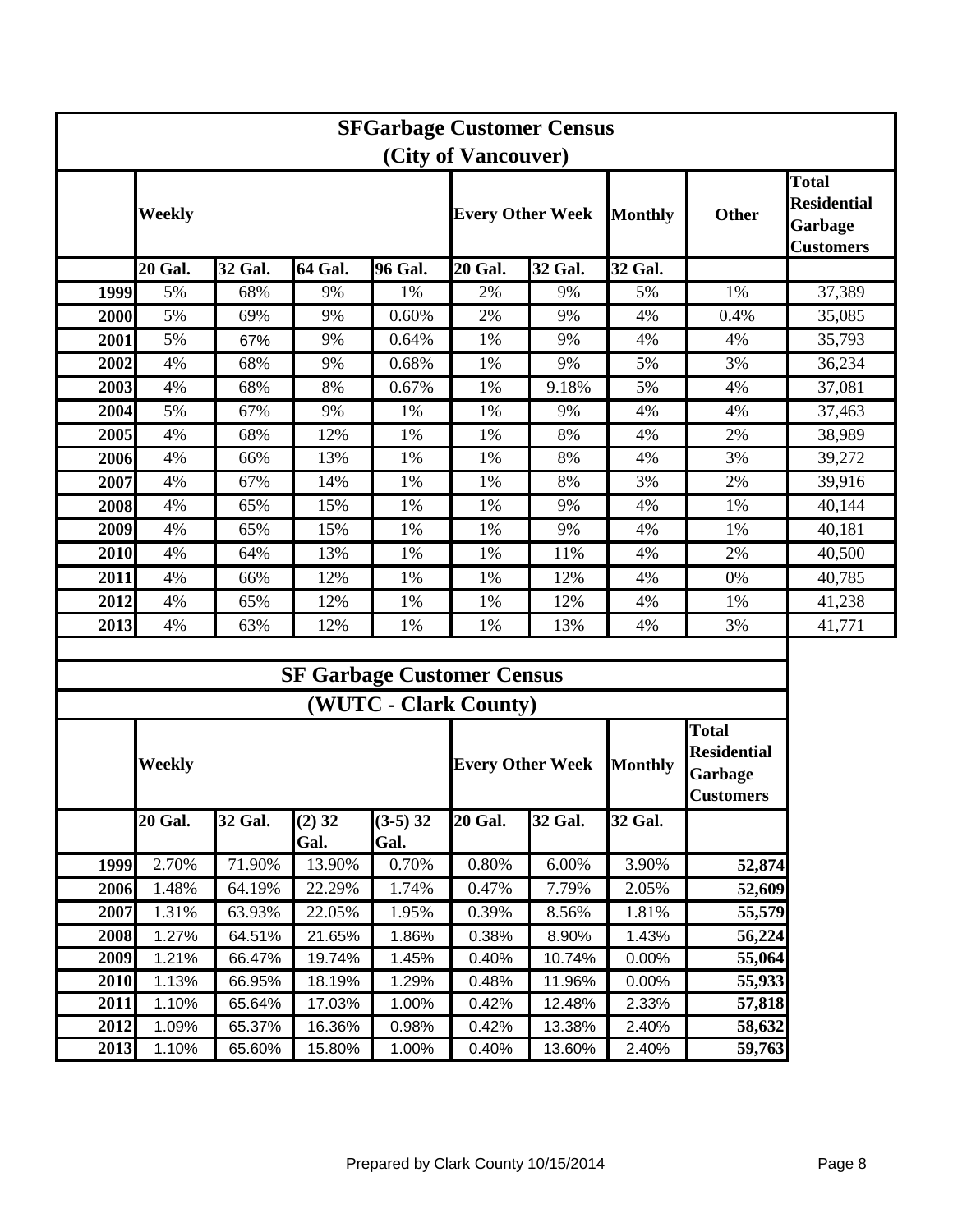|             | <b>Tons of Garbage - City of Washougal</b> |                    |            |                    |                |              |                  |  |  |
|-------------|--------------------------------------------|--------------------|------------|--------------------|----------------|--------------|------------------|--|--|
| Year        | <b>Hauler</b>                              | <b>Residential</b> | Commercial | <b>Multifamily</b> | <b>Dropbox</b> | <b>Total</b> | <b>Customers</b> |  |  |
| 2006        | <b>WCI</b>                                 | 3,263              | 2,171      | 148                | 3,004          | 8,586        | 5,108            |  |  |
| 2007        | <b>WCI</b>                                 | 3,522              | 1,607      | 103                | 3,020          | 8,252        | 5,795            |  |  |
| 2008        | WCI                                        | 3,309              | 1,762      | 112                | 2,722          | 7,905        | 6,141            |  |  |
| 2009        | <b>WCI</b>                                 | 4,086              | 1,784      | 107                | 1,684          | 7,661        | 4,696            |  |  |
| 2010        | <b>WCI</b>                                 | 2,863              | 1,589      | 101.42             | 1,616          | 6,169        | 4,717            |  |  |
| 2011        | <b>WCI</b>                                 | 4,616              | 1,753      | 194.70             | 6,147          | 12,710       | 4,738            |  |  |
| 2012        | <b>WCI</b>                                 | 3,745              | 1,723      | 191.40             | 5,393          | 11,052       | 4,817            |  |  |
| 2013        | <b>WCI</b>                                 | 3,445              | 1,734      | 218.00             | 5,698          | 11,095       | 4,573            |  |  |
| Source: WCI |                                            |                    |            |                    |                |              |                  |  |  |

| <b>Tons of Garbage - City of Camas</b> |                            |                    |                   |                            |       |                  |              |  |
|----------------------------------------|----------------------------|--------------------|-------------------|----------------------------|-------|------------------|--------------|--|
| Year                                   | <b>Hauler</b>              | <b>Residential</b> | <b>Commercial</b> | <b>Multifamily Dropbox</b> |       | <b>Subtotals</b> | <b>Total</b> |  |
| 2006                                   | <b>CAMAS</b>               |                    |                   |                            |       | 7,172            |              |  |
|                                        | WCI                        |                    |                   |                            | 2,790 | 2,790            | 9,962        |  |
| 2007                                   | <b>CAMAS</b>               |                    |                   |                            |       | 7,114            |              |  |
|                                        | <b>WCI</b>                 |                    |                   |                            | 1,912 | 1,912            | 9,026        |  |
| 2008                                   | <b>CAMAS</b>               |                    |                   |                            |       | 6,854            |              |  |
|                                        | <b>WCI</b>                 |                    |                   |                            | 1,965 | 1,965            | 8,819        |  |
| 2009                                   | <b>CAMAS</b>               |                    |                   |                            |       | 6,560            |              |  |
|                                        | <b>WCI</b>                 |                    |                   |                            | 1,690 | 1,690            | 8,250        |  |
| 2010                                   | <b>CAMAS</b>               |                    |                   |                            |       | 6,723            |              |  |
|                                        | <b>WCI</b>                 | $\overline{0}$     | 11                |                            | 1,860 | 1,860            | 8,583        |  |
| 2011                                   | <b>CAMAS</b>               |                    |                   |                            |       | 6,739            |              |  |
|                                        | <b>WCI</b>                 |                    |                   |                            | 1,711 | 1,711            | 8,450        |  |
| 2012                                   | <b>CAMAS</b>               |                    |                   |                            |       | 6,787            |              |  |
|                                        | <b>WCI</b>                 |                    |                   |                            | 1,888 | 1,888            | 8,675        |  |
| 2013                                   | <b>CAMAS</b>               |                    |                   |                            |       | 6,668            |              |  |
|                                        | <b>WCI</b>                 |                    |                   |                            | 2,068 | 2,068            | 8,736        |  |
|                                        | Source: WCI; City of Camas |                    |                   |                            |       |                  |              |  |

|             | <b>Tons of Garbage - City of Ridgefield</b> |                    |                   |                    |                |              |                  |  |  |
|-------------|---------------------------------------------|--------------------|-------------------|--------------------|----------------|--------------|------------------|--|--|
| Year        | <b>Hauler</b>                               | <b>Residential</b> | <b>Commercial</b> | <b>Multifamily</b> | <b>Dropbox</b> | <b>Total</b> | <b>Customers</b> |  |  |
| 2006        | <b>WCI</b>                                  | 799                | 588               |                    | 2,071          | 3,458        | 1,046            |  |  |
| 2007        | <b>WCI</b>                                  | 1,047              | 763               |                    | 1,663          | 3,473        | 1,299            |  |  |
| 2008        | <b>WCI</b>                                  | 938                | 525               |                    | 1,145          | 2,608        | 1,362            |  |  |
| 2009        | <b>WCI</b>                                  | 1,202              | 540               |                    | 975            | 2,717        | 1,414            |  |  |
| 2010        | WCI                                         | 1,050              | 578               | 0                  | 1,030          | 2,657        | 1,463            |  |  |
| 2011        | WCI                                         | 1,005              | 523               | $\overline{0}$     | 1,451          | 2,979        | 1,547            |  |  |
| 2012        | WCI                                         | 1,043              | 356               |                    | 2,015          | 3,414        | 1,674            |  |  |
| 2013        | WCI                                         | 1,148              | 433               | 0                  | 3,134          | 4,715        | 1,369            |  |  |
| Source: WCI |                                             |                    |                   |                    |                |              |                  |  |  |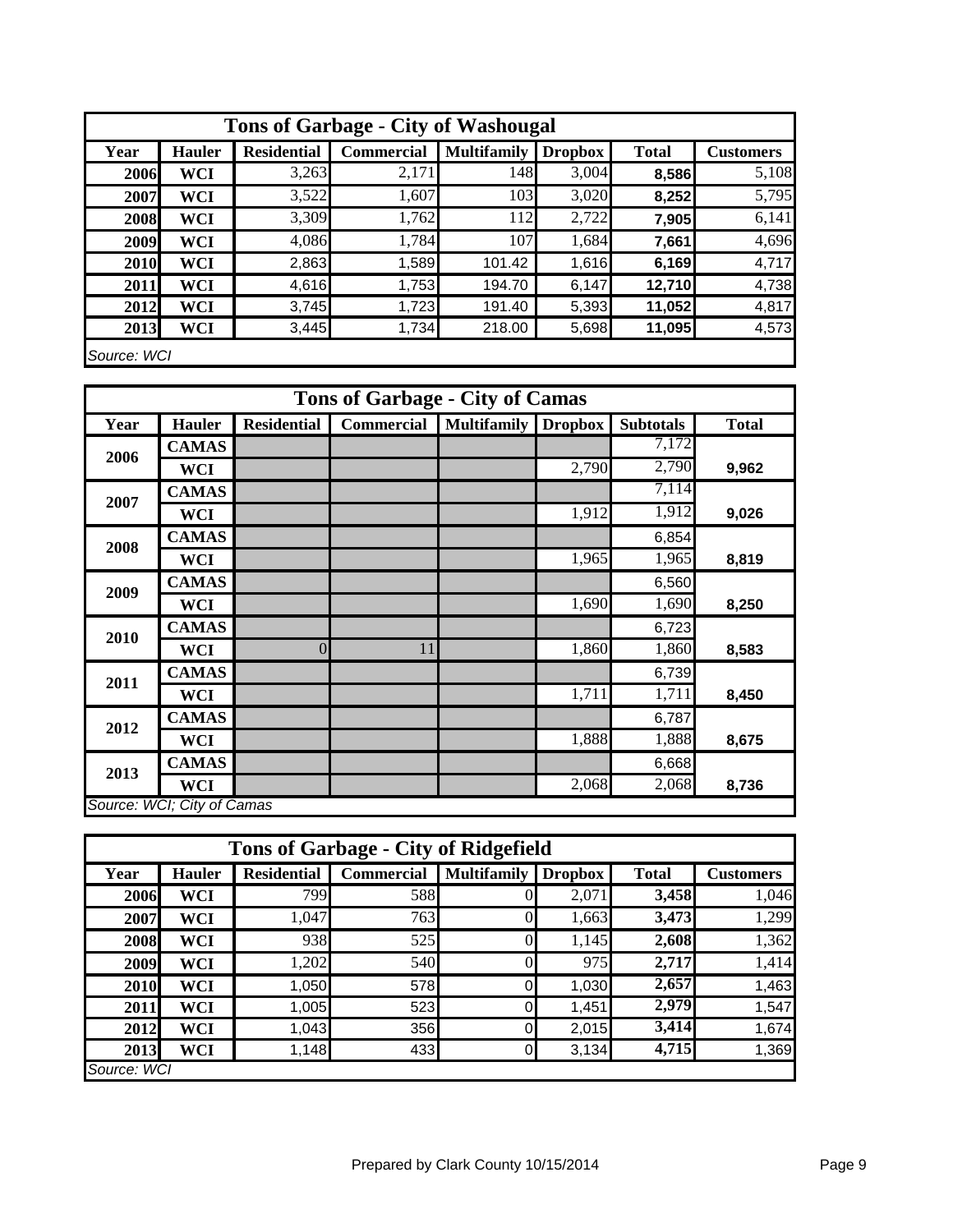|                      |                                                    |                                              | POUNDS COLLECTED                                                                                                                                                                                              | HOUSEHOLD HAZARDOUS WASTE   |                                      |                                                                                                                       | DISPOSAL OPTION-POUNDS INCINERATED                                           |                                                      |                                  |                                      |                        |
|----------------------|----------------------------------------------------|----------------------------------------------|---------------------------------------------------------------------------------------------------------------------------------------------------------------------------------------------------------------|-----------------------------|--------------------------------------|-----------------------------------------------------------------------------------------------------------------------|------------------------------------------------------------------------------|------------------------------------------------------|----------------------------------|--------------------------------------|------------------------|
|                      |                                                    |                                              |                                                                                                                                                                                                               |                             |                                      |                                                                                                                       |                                                                              |                                                      |                                  |                                      |                        |
| <b>YEAR</b>          | Mobile                                             | <b>CRC Fixed</b>                             | Curbside                                                                                                                                                                                                      | Other Sites <sup>®</sup>    | TOTAL                                |                                                                                                                       | REACTIVES<br>when wet, $\label{eq:1}$ oxidizers,<br>(dangerous<br>peroxides) |                                                      | TOTAL                            |                                      |                        |
|                      |                                                    |                                              |                                                                                                                                                                                                               |                             |                                      | $\begin{tabular}{ c c } \hline (liquid, solid) \\ \hline and are cosol) \\ \hline \end{tabular}$<br><b>PESTICIDES</b> |                                                                              | E AMMABL<br>E SOLIDS                                 |                                  |                                      |                        |
| 1999                 | 17,705                                             | 889,545                                      | 512,260                                                                                                                                                                                                       | 115,480                     | 1,534,990                            | 35,718                                                                                                                | 2,514                                                                        | 615                                                  | 38,847                           |                                      |                        |
| 2000<br>2001         | 26,587<br>49,667                                   | 679,348<br>738,077                           | 438,380<br>463,240                                                                                                                                                                                            | 298,227<br>375,632          | 1,442,542<br>1,626,616               | 31,220<br>41,092                                                                                                      | 2,295<br>3,285                                                               | 400<br>357                                           | 33,915<br>44,734                 |                                      |                        |
| 2002                 | 35,698                                             | 787,051                                      | 385,020                                                                                                                                                                                                       | 451,484                     | 1,659,253                            | 47,141                                                                                                                | 2,925                                                                        | 543                                                  | 50,609                           |                                      |                        |
| 2003<br>2004         | 112,592<br>109,177                                 | 915,372<br>1,248,557                         | 366,800<br>476,400                                                                                                                                                                                            | 484,510<br>266,977          | 1,879,274<br>2,101,111               | 67,110<br>63,191                                                                                                      | 2,713<br>4,443                                                               | 87<br>412                                            | 69,910<br>68,046                 |                                      |                        |
| 2005                 | 114,476                                            | 1,462,579                                    | 636,960                                                                                                                                                                                                       | 205,440                     | 2,419,455                            | 64,746                                                                                                                | 5,359                                                                        | 150                                                  | 70,255                           |                                      |                        |
| 2006<br>2007         | 256,761                                            | 1,712,845                                    | 436,324                                                                                                                                                                                                       | 150,560                     | 2,556,490                            | 76,213                                                                                                                | 4,426                                                                        | 40                                                   | 80,679                           |                                      |                        |
| 2008                 | 213,763<br>248,559                                 | 1,736,080<br>1,813,819                       | 407,940<br>420,352                                                                                                                                                                                            | 133,620<br>139,000          | 2,491,403<br>2,621,730               | 54,995<br>69,307                                                                                                      | 4,983<br>5,721                                                               | 61<br>653                                            | 60,039<br>75,681                 |                                      |                        |
| 2009                 | 125,291                                            | 1,543,532                                    | 441,200                                                                                                                                                                                                       | 127,536                     | 2,237,559                            | 61,574                                                                                                                | 3,048                                                                        | 291                                                  | 64,913                           |                                      |                        |
| 2010<br>2011         | 154,552<br>106,358                                 | 1,595,778<br>2.297.559                       | 734,861<br>574,204                                                                                                                                                                                            | 118,820<br>135.132          | 2,604,011<br>3,113,253               | 100,059<br>117,864                                                                                                    | 3,453<br>5,215                                                               | 87<br>86                                             | 103,599<br>123,165               |                                      |                        |
| 2012                 | 136,764                                            | 2,103,604                                    | 481,075                                                                                                                                                                                                       | 113,860                     | 2,835,303                            | 126,546                                                                                                               | 6,036                                                                        | 437                                                  | 133,019                          |                                      |                        |
| 2013<br>TOTAL        | 91,925<br>1,799,875                                | 2,264,961<br>21,788,707                      | 553,620<br>7,328,636                                                                                                                                                                                          | 144,193<br>3,260,471        | 3,054,699<br>34,177,689              | 122,801<br>1,079,577                                                                                                  | 4,943<br>61,359                                                              | 294<br>4,513                                         | 128,038<br>884,392               |                                      |                        |
|                      |                                                    |                                              |                                                                                                                                                                                                               |                             | DISPOSAL OPTION-POUNDS RECYCLED      |                                                                                                                       |                                                                              |                                                      |                                  |                                      |                        |
| <b>YEAR</b>          |                                                    | <b>MIXER</b><br>GEXIM                        |                                                                                                                                                                                                               |                             | <b>ELUORES</b>                       |                                                                                                                       |                                                                              |                                                      |                                  |                                      |                        |
|                      | <b>ANTIFRE</b><br>四王                               | S                                            | <b>BATTERI</b><br><b>AEHOLE</b><br>S.                                                                                                                                                                         | <b>EOAM</b>                 | TUBES                                | <b>E-WASTE</b>                                                                                                        | <b>LATEX</b>                                                                 | <b>BEARING</b><br><b>MERCUR</b><br><b>WASTE</b><br>K | <b>FILTERS</b><br>$\approx$      | INTO                                 |                        |
| 1999                 | 21,230                                             | 3,671                                        | 176,050                                                                                                                                                                                                       | $\boldsymbol{0}$            | $\boldsymbol{0}$                     | $\boldsymbol{0}$                                                                                                      | 115,539                                                                      | 16                                                   | $\boldsymbol{0}$                 | 316,506                              |                        |
| 2000                 | 23,110                                             | 3,712                                        | 180,550                                                                                                                                                                                                       | $\boldsymbol{0}$            | $\bf{0}$                             | $\,0\,$                                                                                                               | 172,585                                                                      | $\,0\,$                                              | $\,0\,$                          | 379,957                              |                        |
| 2001<br>2002         | 28,725<br>28,063                                   | 5,404<br>5,509                               | 183,870<br>201,955                                                                                                                                                                                            | $\mathbf{0}$<br>$\bf{0}$    | 50<br>7,144                          | $\bf{0}$<br>$\bf{0}$                                                                                                  | 207,076<br>196,426                                                           | 5<br>70                                              | $\mathbf{0}$<br>$\boldsymbol{0}$ | 425,130<br>439,167                   |                        |
| 2003                 | 37,720                                             | 9,231                                        | 213,140                                                                                                                                                                                                       | $\boldsymbol{0}$            | 6,249                                | 123,176                                                                                                               | 243,797                                                                      | 28                                                   | $\,0\,$                          | 633,341                              |                        |
| 2004<br>2005         | 40,210<br>34,913                                   | 14,449<br>13,697                             | 232,460<br>214,152                                                                                                                                                                                            | 555<br>$\boldsymbol{0}$     | 3,283<br>12,518                      | 190,080<br>214,952                                                                                                    | 204,563<br>181,155                                                           | 9<br>87                                              | 925<br>$\theta$                  | 686,534<br>671,474                   |                        |
| 2006                 | 38,390                                             | 20,333                                       | 194,960                                                                                                                                                                                                       | 2,990                       | 22,540                               | 431,798                                                                                                               | 164,514                                                                      | 168                                                  | 450                              | 876,143                              |                        |
| 2007<br>2008         | 28,510<br>31,920                                   | 14,250<br>26,309                             | 189,680<br>143,270                                                                                                                                                                                            | 17,670<br>14,580            | 8,873<br>13,717                      | 540,809<br>415,123                                                                                                    | 200,576<br>311,186                                                           | 565<br>120                                           | 250<br>670                       | 1,001,183<br>956,895                 |                        |
| 2009                 | 165,500                                            | 30,843                                       | 133,730                                                                                                                                                                                                       | 14,645                      | 9,962                                | 141,924                                                                                                               | 111,304                                                                      | 24                                                   | 180                              | 608,112                              |                        |
| 2010<br>2011         | 45,043<br>48,816                                   | 50,314<br>54,640                             | 128,563                                                                                                                                                                                                       | 16,670                      | 13,283<br>14,346                     | 282,218<br>797,651                                                                                                    | 529,345                                                                      | 53<br>268                                            | 365<br>$\boldsymbol{0}$          | 1,065,854<br>1,528,092               |                        |
| 2012                 | 49,580                                             | 60,391                                       | 83,820<br>77,205                                                                                                                                                                                              | 10,861<br>19,536            | 10.832                               | 746,989                                                                                                               | 517,690<br>573,000                                                           | 103                                                  | $\mathbf{0}$                     | 1,537,636                            |                        |
| 2013                 | 55,340                                             | 81,175                                       | 63,395                                                                                                                                                                                                        | 54,245                      | 21,936                               | 711,196                                                                                                               | 622,640                                                                      | 104                                                  | 400                              | 1,610,431                            |                        |
| TOTAL                | 677,070                                            | 393,928                                      | 2,416,800<br>DISPOSAL OPTION-POUNDS ALTERNATIVE FUELS                                                                                                                                                         | 151,752                     | 144,733                              | 4,595,916                                                                                                             | 4,351,396<br>DISPOSAL OPTION-POUNDS LANDFILLED                               | 1,620                                                | 3,240                            | 9,588,388                            |                        |
|                      |                                                    |                                              |                                                                                                                                                                                                               |                             |                                      |                                                                                                                       |                                                                              |                                                      |                                  |                                      |                        |
| <b>YEAR</b>          | propanes.<br>etc)<br>$LS$ (paint,<br><b>AEROSO</b> | $\frac{10}{2000M}$                           | MATERIA<br><b>RELATED</b><br><b>LNIVd</b><br>2                                                                                                                                                                | <b>FLAMMA</b><br>mórn       | TVIOI                                | RALIAST<br>s                                                                                                          | LNIFA<br>KHLYT                                                               | <b>EWASTE</b>                                        | <b>SHARPS</b>                    | TATOT                                |                        |
| 1999                 | 16,030                                             | 840,280                                      | 129,598                                                                                                                                                                                                       | 109,060                     | 1,094,968                            | $\,0\,$                                                                                                               | 76,205                                                                       | $\,0\,$                                              | $\,0\,$                          | 76,205                               |                        |
| 2000                 | 12,355                                             | 721,360                                      | 160,968                                                                                                                                                                                                       | 83,380                      | 978,063                              | 600                                                                                                                   | 40,212                                                                       | $\bf{0}$                                             | $\bf{0}$                         | 40,812                               |                        |
| 2001<br>2002         | 8,340<br>15,642                                    | 772,480<br>708,140                           | 166,154<br>168,316                                                                                                                                                                                            | 134,448<br>150,173          | 1,081,422<br>1,042,271               | 850<br>800                                                                                                            | 68,927<br>116,050                                                            | $\bf{0}$<br>$\boldsymbol{0}$                         | $\bf{0}$<br>$\bf{0}$             | 69,777<br>116,850                    |                        |
| 2003                 | 10,900                                             | 700,960                                      | 179,959                                                                                                                                                                                                       | 148,543                     | 1,040,362                            | 634                                                                                                                   | 81,460                                                                       | 29,024                                               | $\boldsymbol{0}$                 | 111,118                              |                        |
| 2004                 | 8,186                                              | 809,640                                      | 187,485                                                                                                                                                                                                       | 172,973                     | 1,178,284                            | 684                                                                                                                   | 124,792                                                                      | 16,005<br>37.933                                     | 1,372                            | 142,853                              |                        |
| 2005<br>2006         | 10,583<br>16,774                                   | 1,078,720<br>803,380                         | 192,942<br>253,434                                                                                                                                                                                            | 169,003<br>214,355          | 1,451,248<br>1,287,943               | 1,053<br>672                                                                                                          | 159,056<br>225,566                                                           | 51,695                                               | 4,020<br>4,240                   | 202,062<br>282,173                   |                        |
| 2007                 | 16,005                                             | 721,480                                      | 207,466                                                                                                                                                                                                       | 152,962                     | 1,097,913                            | 1,284                                                                                                                 | 229,656                                                                      | 75,725                                               | 980                              | 307,645                              |                        |
| 2008<br>2009         | 15,890<br>17,784                                   | 707,260<br>710,596                           | 250,645<br>222,258                                                                                                                                                                                            | 134,250<br>75,205           | 1,108,045<br>1,025,843               | 2,029<br>110                                                                                                          | 392,964<br>491,067                                                           | 42,820<br>7,033                                      | 11,960<br>11,840                 | 449,773<br>510,050                   |                        |
| 2010                 | 24,591                                             | 952,108                                      | 264,295                                                                                                                                                                                                       | 72,620                      | 1,313,614                            | 3,940                                                                                                                 | 42,760                                                                       | 9,420                                                | 17,880                           | 74,000                               |                        |
| 2011<br>2012         | 23,212<br>23,113                                   | 915,160<br>679,500                           | 271,500<br>289,840                                                                                                                                                                                            | 65,290<br>78,695            | 1,275,162<br>1,071,148               | 953<br>1,921                                                                                                          | 12,900<br>$\boldsymbol{0}$                                                   | 91,131<br>7,140                                      | 18,640<br>21,500                 | 123,624<br>30,561                    |                        |
| 2013                 | 29,651                                             | 726,925                                      | 270,567                                                                                                                                                                                                       | 73,890                      | 1,101,033                            | 2,083                                                                                                                 | $\boldsymbol{0}$                                                             | 125,502                                              | 26,560                           | 154,145                              |                        |
| <b>TOTAL</b>         | 249,056                                            | 11,847,989<br>DISPOSAL OPTION-POUNDS TREATED | 3,215,427                                                                                                                                                                                                     | 1,834,847                   | 14,975,138                           | 17,613                                                                                                                | 2,061,615<br>DISPOSAL OPTIONS BY PER CENT OF TOTALS                          | 493,428                                              | 118,992                          | 1,349,495                            |                        |
|                      |                                                    |                                              |                                                                                                                                                                                                               |                             |                                      |                                                                                                                       |                                                                              |                                                      |                                  |                                      |                        |
| <b>YEAR</b>          | ACIDS                                              | <b>BASES</b>                                 | <b>TATOT</b>                                                                                                                                                                                                  | Recycle                     | Incinerated                          | <b>Alternative</b><br>Fuel                                                                                            | Treatment                                                                    | <b>Landfill</b>                                      | INTOT                            |                                      |                        |
|                      |                                                    |                                              |                                                                                                                                                                                                               |                             |                                      |                                                                                                                       |                                                                              |                                                      |                                  |                                      |                        |
| 1999                 | 4,475                                              | 3,989                                        | 8,464                                                                                                                                                                                                         | 21%                         | 3%                                   | 71%                                                                                                                   | 1%                                                                           | 5%                                                   | 100%                             |                                      |                        |
| 2000<br>2001         | 4,215<br>912                                       | 5,580<br>4,641                               | 9,795<br>5,553                                                                                                                                                                                                | 26%<br>26%                  | 2%<br>3%                             | 68%<br>66%                                                                                                            | 1%<br>0%                                                                     | 3%<br>4%                                             | 100%<br>100%                     |                                      |                        |
| 2002                 | 5,266                                              | 5,090                                        | 10,356                                                                                                                                                                                                        | 26%                         | 3%                                   | 63%                                                                                                                   | 1%                                                                           | 7%                                                   | 100%                             |                                      |                        |
| 2003<br>2004         | 10,451<br>9,852                                    | 14,092<br>15,542                             | 24,543<br>25,394                                                                                                                                                                                              | 34%<br>33%                  | 4%<br>3%                             | 55%<br>56%                                                                                                            | 1%<br>1%                                                                     | 6%<br>7%                                             | 100%<br>100%                     |                                      |                        |
| 2005                 | 9,900                                              | 14,516                                       | 24,416                                                                                                                                                                                                        | 28%                         | 3%                                   | 60%                                                                                                                   | 1%                                                                           | 8%                                                   | 100%                             |                                      |                        |
| 2006                 | 11,355                                             | 18,197                                       | 29.552                                                                                                                                                                                                        | 34%                         | 3%                                   | 50%                                                                                                                   | 1%                                                                           | 11%                                                  | 100%                             |                                      |                        |
| 2007<br>2008         | 10,328<br>11,546                                   | 14,295<br>19,790                             | 24,623<br>31,336                                                                                                                                                                                              | 40%<br>36%                  | 2%<br>3%                             | 44%<br>42%                                                                                                            | 1%<br>1%                                                                     | 12%<br>17%                                           | 100%<br>100%                     |                                      |                        |
| 2009                 | 10,824                                             | 17,817                                       | 28,641                                                                                                                                                                                                        | 27%                         | 3%                                   | 46%                                                                                                                   | 1%                                                                           | 23%                                                  | 100%                             |                                      |                        |
| 2010<br>2011         | 14,100<br>16,253                                   | 32,844<br>46,957                             | 46,944<br>63,210                                                                                                                                                                                              | 41%<br>49%                  | 4%<br>4%                             | 50%<br>41%                                                                                                            | 2%<br>2%                                                                     | 3%<br>4%                                             | 100%<br>100%                     |                                      |                        |
| 2012                 | 18,835                                             | 44,104                                       | 62,939                                                                                                                                                                                                        | 55%                         | 5%                                   | 37%                                                                                                                   | 2%                                                                           | 1%                                                   | 100%                             |                                      |                        |
| 2013<br><b>TOTAL</b> | 18,867<br>157,179                                  | 42,185<br>299,639                            | 61,052<br>332,827                                                                                                                                                                                             | 53%<br>28%                  | 4%<br>3%                             | 36%<br>44%                                                                                                            | 2%<br>1%                                                                     | 5%<br>4%                                             | 100%<br>100%                     |                                      |                        |
|                      |                                                    |                                              |                                                                                                                                                                                                               |                             | <b>PARTICIPANTS</b>                  |                                                                                                                       |                                                                              |                                                      |                                  |                                      |                        |
|                      |                                                    |                                              | <b>CRC</b>                                                                                                                                                                                                    |                             |                                      |                                                                                                                       |                                                                              |                                                      |                                  |                                      |                        |
|                      |                                                    |                                              |                                                                                                                                                                                                               |                             |                                      |                                                                                                                       |                                                                              |                                                      |                                  |                                      |                        |
|                      |                                                    |                                              |                                                                                                                                                                                                               |                             |                                      |                                                                                                                       |                                                                              |                                                      |                                  |                                      |                        |
|                      |                                                    | FIRM FIXED HHW FACILITY #s                   | ESTMATED (cell phones, curbside<br>hermometers, vehicle batteries and<br>pharmacy medications, pharmacy<br>batteries, curbside oil, e-waste,<br>antifreeze, curbside household<br>other oil collection sites) | JAIL WORK CENTER/EMPOWER UP | PHILIP SERVICES                      | PAINT TAKE BACK                                                                                                       | HOME COLLECTION                                                              | CONTROLLED SUBSTANCES                                | <b>FOTAL PARTICIPANTS</b>        | TOTAL POUNDS ALL DISPOSAL<br>OPTIONS | POUNDS PER PARTICIPANT |
| <b>YEAR</b>          | MOBILE                                             |                                              |                                                                                                                                                                                                               |                             |                                      |                                                                                                                       |                                                                              |                                                      |                                  |                                      |                        |
|                      |                                                    |                                              |                                                                                                                                                                                                               |                             |                                      |                                                                                                                       |                                                                              |                                                      |                                  |                                      |                        |
|                      |                                                    |                                              |                                                                                                                                                                                                               |                             |                                      |                                                                                                                       |                                                                              |                                                      |                                  |                                      |                        |
|                      |                                                    |                                              |                                                                                                                                                                                                               |                             |                                      |                                                                                                                       |                                                                              |                                                      |                                  |                                      |                        |
|                      |                                                    |                                              |                                                                                                                                                                                                               |                             |                                      |                                                                                                                       |                                                                              |                                                      |                                  |                                      |                        |
| 1999<br>2000         | 159<br>369                                         | 4,366<br>3,402                               | 29,732<br>27,553                                                                                                                                                                                              | $\boldsymbol{0}$<br>$\,0\,$ | $\boldsymbol{0}$<br>$\boldsymbol{0}$ | $\,0\,$<br>$\,0\,$                                                                                                    | $\boldsymbol{0}$<br>$\boldsymbol{0}$                                         | $\,0\,$<br>$\,0\,$                                   | 34,257<br>31,324                 | 1,534,990<br>1,442,542               | 45<br>46               |
| 2001                 | 522                                                | 3,130                                        | 34,470                                                                                                                                                                                                        | $\boldsymbol{0}$            | $\boldsymbol{0}$                     | $\,0\,$                                                                                                               | $\boldsymbol{0}$                                                             | $\,0\,$                                              | 38,122                           | 1,626,616                            | 43                     |
| 2002<br>2003         | 408<br>877                                         | 2,793<br>3,476                               | 30,241<br>33,746                                                                                                                                                                                              | $\boldsymbol{0}$<br>734     | 183<br>285                           | $\,0\,$<br>$\,0\,$                                                                                                    | 34<br>16                                                                     | $\,0\,$<br>$\,0\,$                                   | 33,659<br>39,134                 | 1,659,253<br>1,879,274               | 49<br>48               |
| 2004                 | 1,599                                              | 4,335                                        | 38,578                                                                                                                                                                                                        | 1,351                       | 317                                  | $\,0\,$                                                                                                               | 5                                                                            | 36                                                   | 46,221                           | 2,101,111                            | 45                     |
| 2005                 | 1,465                                              | 8,515                                        | 39,532                                                                                                                                                                                                        | 1,468                       | 389                                  | 147                                                                                                                   | 6                                                                            | 149                                                  | 51,671                           | 2,419,455                            | 47                     |
| 2006<br>2007         | 3,284<br>2,536                                     | 9,598<br>11,448                              | 36,039<br>35,678                                                                                                                                                                                              | 2,440<br>2,532              | 474<br>611                           | 223<br>212                                                                                                            | 12<br>$\ensuremath{\mathbf{3}}$                                              | 209<br>301                                           | 52,279<br>53,321                 | 2,556,490<br>2,491,403               | 49<br>47               |
| 2008                 | 4,553                                              | 9,296                                        | 33,416                                                                                                                                                                                                        | 3,216                       | 761                                  | 198                                                                                                                   | 7                                                                            | 470                                                  | 51,917                           | 2,621,730                            | 50                     |
| 2009<br>2010         | 3,135<br>5,783                                     | 6,316<br>8,202                               | 33,592<br>42,315                                                                                                                                                                                              | 1,750<br>2,846              | 515<br>$\,2$                         | 721<br>807                                                                                                            | $\overline{4}$<br>5                                                          | 789<br>964                                           | 46,822<br>60,924                 | 2,237,559<br>2,604,011               | 48<br>43               |
| 2011                 | 1,273                                              | 9,611                                        | 37,821                                                                                                                                                                                                        | 5,008                       | $\,4\,$                              | 858                                                                                                                   | $\sqrt{4}$                                                                   | 1,380                                                | 55,959                           | 3,113,253                            | 56                     |
|                      |                                                    | 10,844                                       | 36,693                                                                                                                                                                                                        | 4,400                       | $\mathbf{1}$                         | 1,104                                                                                                                 | $\ensuremath{\mathbf{3}}$                                                    | 1,878                                                | 56,993                           | 2,835,303                            | 50                     |
| 2012<br>2013         | 2,070<br>1,083                                     | 11,445                                       | 58,843                                                                                                                                                                                                        | 4,014                       | 3                                    | 1,238                                                                                                                 | 3                                                                            | 1,418                                                | 78,047                           | 3,054,699                            | 39                     |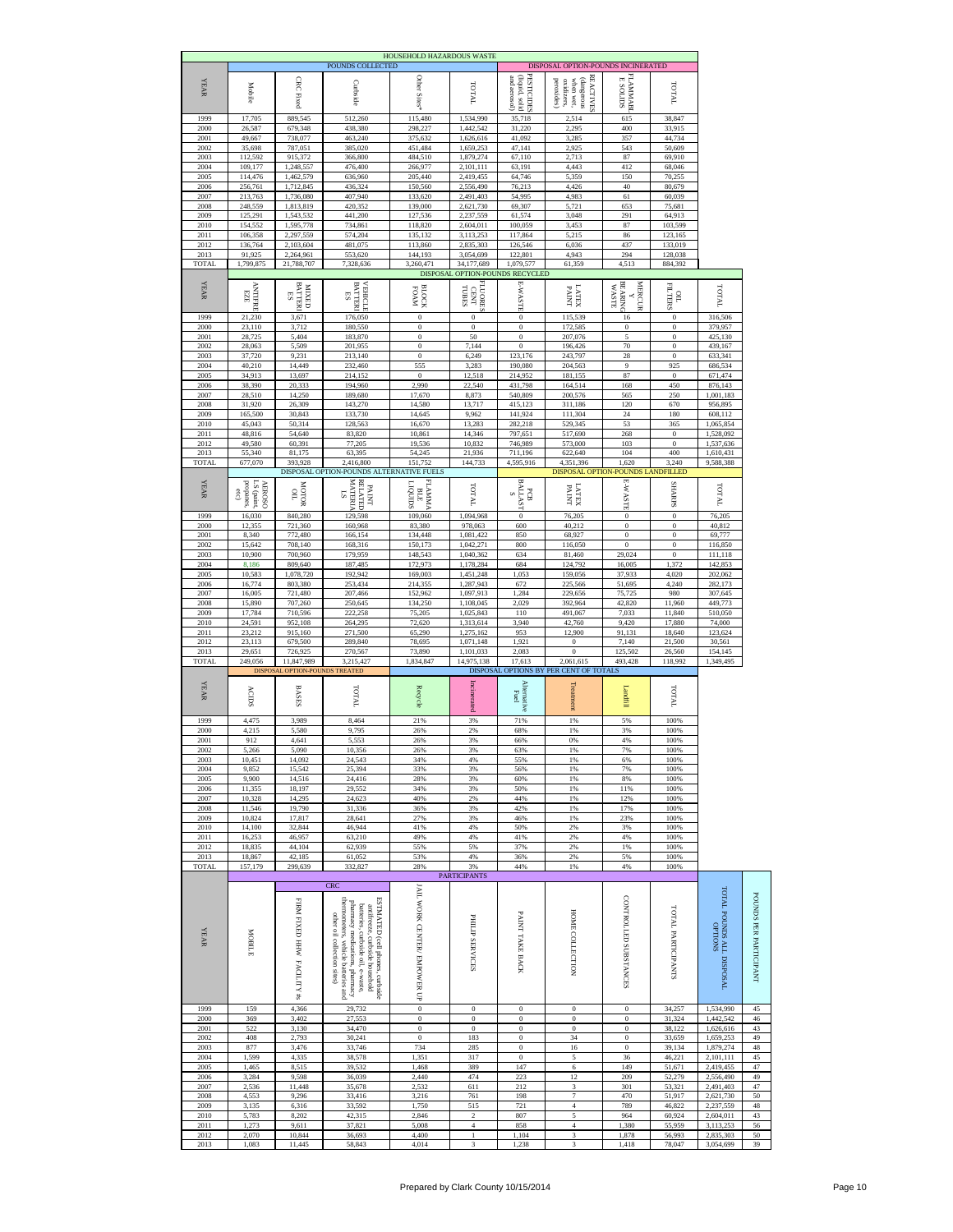|                       |                  | <b>HHW SUMMARY BY COLLECTION VENUE</b> |                 |                |                  |              |
|-----------------------|------------------|----------------------------------------|-----------------|----------------|------------------|--------------|
| <b>YEAR</b>           | <b>CURBSIDE</b>  | <b>FIXED</b>                           | <b>MOBILE</b>   | <b>METRO</b>   | <b>OTHER</b>     | <b>TOTAL</b> |
|                       | <b>RECYCLING</b> | <b>FACILITIES*</b>                     | <b>EVENTS**</b> | <b>LATEX</b>   | <b>EVENTS***</b> |              |
| 1993                  | 464,920          | 699,892                                | 0               | $\Omega$       | 23,260           | 1,188,072    |
| 1994                  | 332,816          | 435,401                                | 0               | $\mathbf 0$    | 54,880           | 823,097      |
| 1995                  | 400,280          | 581,925                                | $\mathbf 0$     | $\mathbf{0}$   | 53,960           | 1,036,165    |
| 1996                  | 422,020          | 872,470                                | $\overline{0}$  | $\overline{0}$ | 64,880           | 1,359,370    |
| 1997                  | 501,820          | 745,923                                | $\overline{0}$  | $\mathbf{0}$   | 91,240           | 1,338,983    |
| 1998                  | 536,780          | 746,630                                | 12,322          | $\mathbf 0$    | 100,560          | 1,396,292    |
| 1999                  | 512,260          | 889,545                                | 17,705          | $\mathbf{0}$   | 115,480          | 1,534,990    |
| 2000                  | 438,380          | 477,101                                | 26,587          | 202,247        | 298,227          | 1,442,542    |
| 2001                  | 463,240          | 485,187                                | 49,667          | 252,890        | 375,632          | 1,626,616    |
| 2002                  | 385,020          | 482,175                                | 35,698          | 304,876        | 451,484          | 1,659,253    |
| 2003                  | 366,800          | 608,415                                | 112,592         | 306,957        | 484,510          | 1,879,274    |
| 2004                  | 476,400          | 937,502                                | 109,177         | 311,055        | 266,977          | 2,101,111    |
| 2005                  | 636,960          | 1,135,417                              | 114,476         | 327,162        | 205,440          | 2,419,455    |
| 2006                  | 436,324          | 1,374,665                              | 256,761         | 338,180        | 150,560          | 2,556,490    |
| 2007                  | 407,940          | 1,339,548                              | 213,763         | 396,532        | 133,620          | 2,491,403    |
| 2008                  | 420,352          | 1,143,069                              | 248,559         | 670,750        | 139,000          | 2,621,730    |
| 2009                  | 441,200          | 1,101,064                              | 125,291         | 442,468        | 127,536          | 2,237,559    |
| 2010                  | 734,861          | 1,595,778                              | 154,552         | $\Omega$       | 118,820          | 2,604,011    |
| 2011                  | 574,204          | 1,787,519                              | 106,358         | 510,040        | 135,132          | 3,113,253    |
| 2012                  | 481,075          | 2,103,604                              | 136,764         | $\Omega$       | 113,860          | 2,835,303    |
| 2013                  | 553,620          | 2,264,961                              | 91,925          | $\overline{0}$ | 144,193          | 3,054,699    |
| <b>TOTAL</b>          | 9,987,272        | 19,542,830                             | 1,720,272       | 4,063,157      | 3,505,058        | 41,319,668   |
| <b>Yearly Average</b> | 665,818          | 1,302,855                              | 114,685         | 270,877        | 233,671          | 2,754,645    |

**\*INCLUDES CENTRAL TRANSFER AND RECYCLING CENTER, WEST VAN MATERIALS RECOVERY CENTER, PHILIP SERVICES CORPORATION, JAIL WORK CENTER, SHERIFF'S WEST PRECINCT, AND HOME COLLECTION PROGRAM**

**\*\*INCLUDES PAINT TAKE BACK PROGRAM**

**\*\* PUBLIC DROP-OFF SITES FOR USED OIL**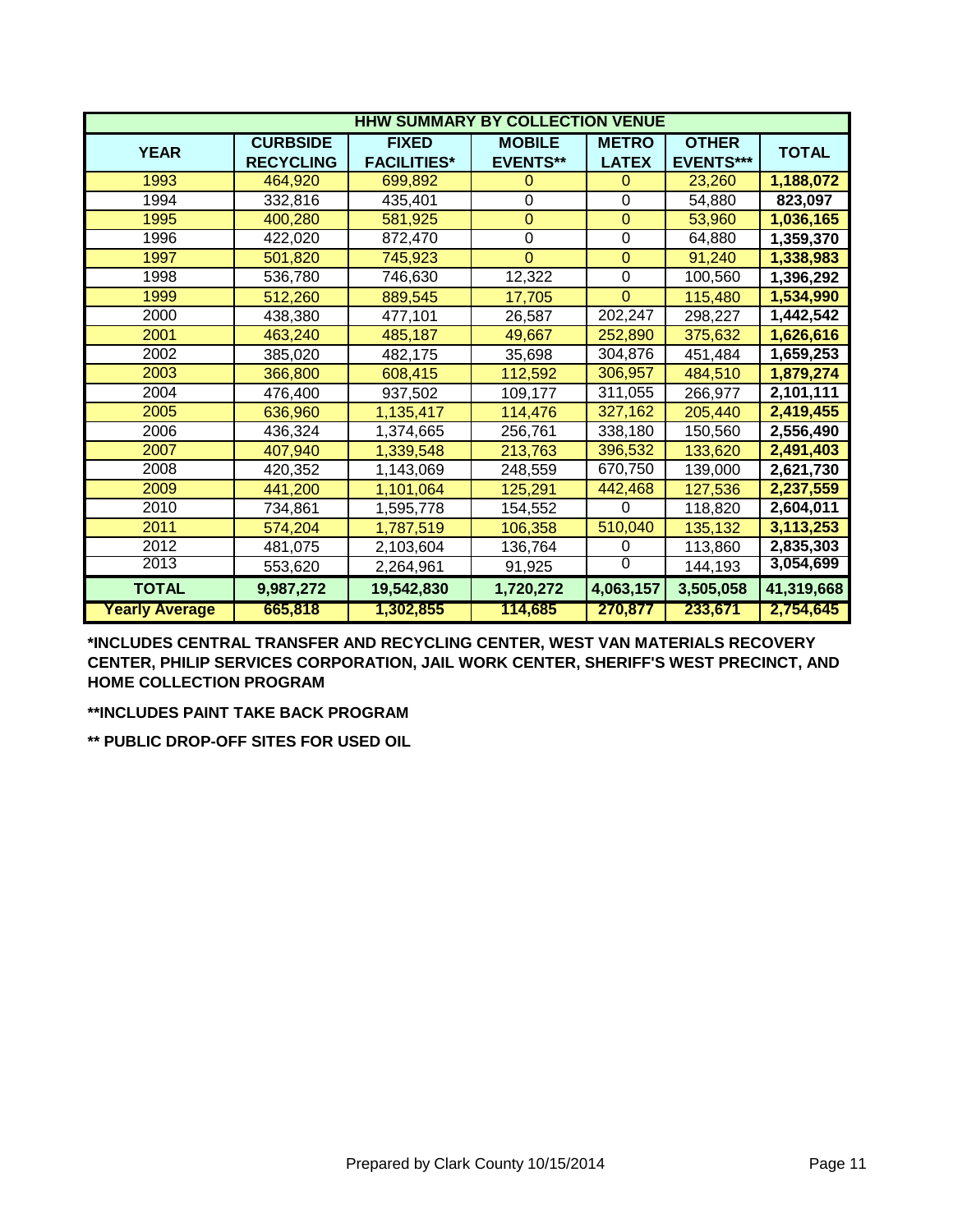|      |                            |                                |                                                             |                          |                          |                   |                                                             |                                                           | <b>Diversion</b>                                           |                                                            |
|------|----------------------------|--------------------------------|-------------------------------------------------------------|--------------------------|--------------------------|-------------------|-------------------------------------------------------------|-----------------------------------------------------------|------------------------------------------------------------|------------------------------------------------------------|
| Year | <b>Tons</b><br>Landfilled* | <b>Tons</b><br><b>Recycled</b> | <b>Tons</b><br>Recovered**                                  | <b>Recycling</b><br>Rate | <b>Diversion</b><br>Rate | <b>Population</b> | <b>Pounds Per</b><br>Capita<br><b>Landfilled</b><br>Per Day | <b>Pounds Per</b><br>Capita<br><b>Recycled</b><br>Per Day | <b>Pounds Per</b><br>Capita<br><b>Recovered</b><br>Per Day | <b>Pounds Per</b><br>Capita<br><b>Generated</b><br>Per Day |
| 2003 | 235,284                    | 161,295                        | 57,192                                                      | 35.5%                    | 48.1%                    | 379,577           | 3.40                                                        | 2.33                                                      | 0.83                                                       | 6.55                                                       |
| 2004 | 251,171                    | 195,451                        | 81,049                                                      | 41.0%                    | 55.4%                    | 383,300           | 3.59                                                        | 2.79                                                      | 1.16                                                       | 7.54                                                       |
| 2005 | 265,690                    | 224,099                        | 95,487                                                      | 38.3%                    | 54.6%                    | 391,500           | 3.72                                                        | 3.14                                                      | 1.34                                                       | 8.19                                                       |
| 2006 | 277,529                    | 225,930                        | 126,560                                                     | 35.9%                    | 55.9%                    | 403,500           | 3.77                                                        | 3.07                                                      | 1.72                                                       | 8.56                                                       |
| 2007 | 273,619                    | 256,105                        | 89,300                                                      | 41.4%                    | 55.8%                    | 415,000           | 3.61                                                        | 3.38                                                      | 1.18                                                       | 8.17                                                       |
| 2008 | 254,468                    | 221,821                        | 79,020                                                      | 43.6%                    | 52.6%                    | 424,200           | 3.29                                                        | 2.87                                                      | 1.02                                                       | 7.17                                                       |
| 2009 | 231,759                    | 241,814                        | 52,322                                                      | 46.0%                    | 55.9%                    | 432,999           | 2.93                                                        | 3.06                                                      | 0.66                                                       | 6.66                                                       |
| 2010 | 227,868                    | 271,789                        | 32,599                                                      | 49.1%                    | 8.0%                     | 432,999           | 2.88                                                        | 3.44                                                      | 0.41                                                       | 6.74                                                       |
| 2011 | 228,719                    | 315,918                        | 84,166                                                      | 50.2%                    | 13.4%                    | 428,000           | 2.93                                                        | 4.04                                                      | 1.08                                                       | 8.05                                                       |
| 2012 | 231,487                    | 359,169                        | 75,110                                                      | 53.9%                    | 11.3%                    | 431,250           | 2.94                                                        | 4.56                                                      | 0.95                                                       | 8.46                                                       |
|      |                            |                                | * MARR total adjusted outbound (no Metro, no Special Waste) |                          |                          |                   |                                                             |                                                           |                                                            |                                                            |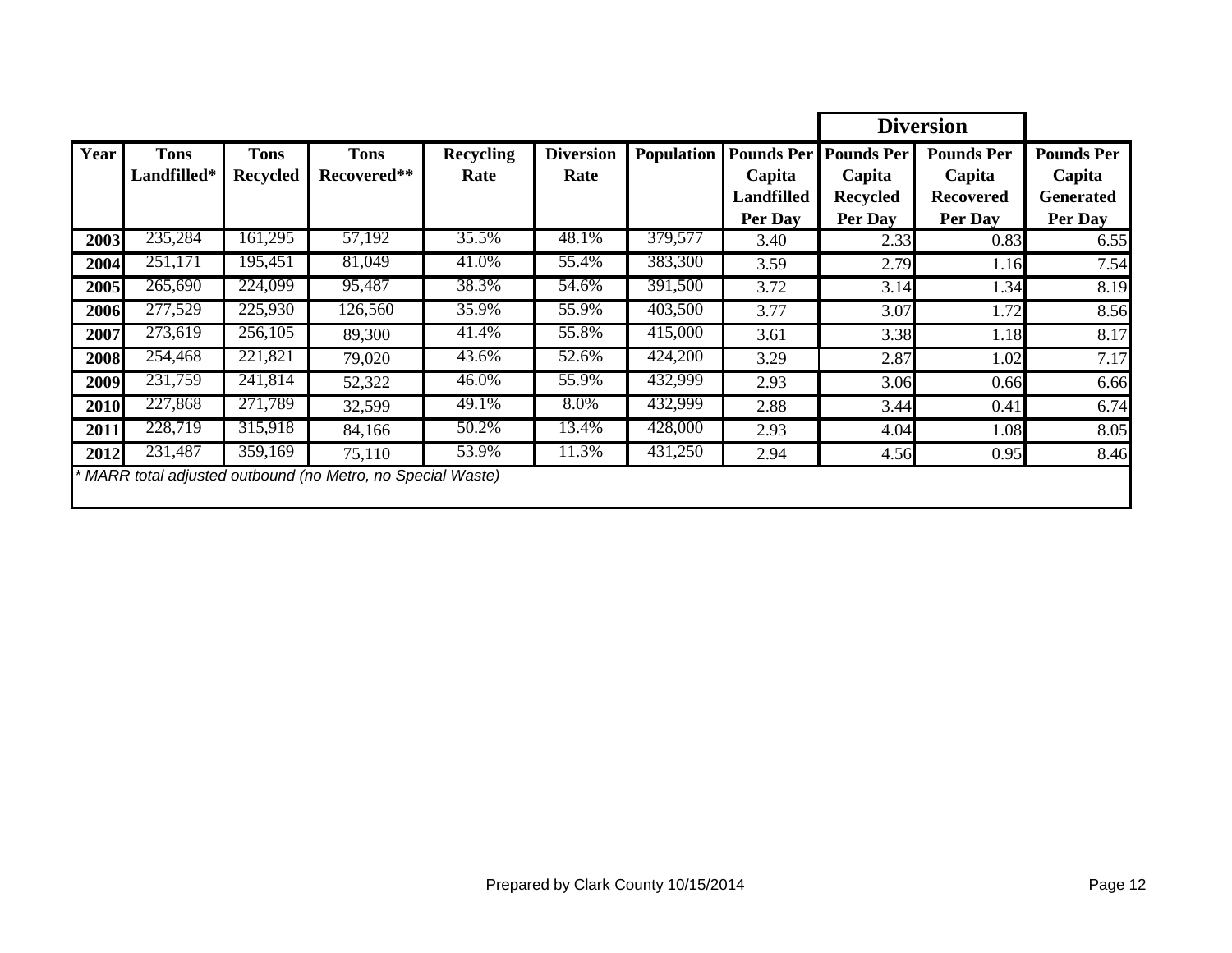## \*\*DRAFT\*\*

| 2012                 |       | 2011                 |       | 2010                 |       |
|----------------------|-------|----------------------|-------|----------------------|-------|
| RECYCLE RATE         | 53.9% | RECYCLE RATE         | 50.2% | <b>RECYCLE RATE</b>  | 49.1% |
| RECOVERY RATE        | 11.3% | RECOVERY RATE        | 13.4% | RECOVERY RATE        | 8.0%  |
| TOTAL DIVERSION RATE | 65.2% | TOTAL DIVERSION RATE | 63.6% | TOTAL DIVERSION RATE | 57.1% |
|                      |       |                      |       |                      |       |

| <b>GARBAGE</b>            | 231487         | <b>GARBAGE</b>            | 228,718 | Change from PY | <b>GARBAGE</b>         |
|---------------------------|----------------|---------------------------|---------|----------------|------------------------|
| <b>RECYCLED Items</b>     |                | <b>RECYCLED Items</b>     |         |                | <b>RECYCLED Ite</b>    |
| Sheetrock                 | $\overline{7}$ | Sheetrock                 | 290     | 68             | Sheetrock              |
| Yard Debris Inbound       | 63,132         | Yard Debris Inbound       | 61,668  | $-1891$        | <b>Yard Debris Int</b> |
| Yard Debris (CY)          | 110            | Yard Debris (CY)          | 519     | $-499$         | Yard Debris (C'        |
| Food Waste                | 2,241          | Food Waste                | 2,444   | $-450$         | Food Waste             |
| OCC / Cores               | 24,465         | OCC / Cores               | 26,356  | 848            | OCC / Cores            |
| <b>MCDB</b>               | 5,493          | <b>MCDB</b>               | 71      | $-6555$        | <b>MCDB</b>            |
| Newsprint                 | 19,412         | Newsprint                 | 19,564  | 14247          | Newsprint              |
| Paper                     | 15,092         | Paper                     | 18,099  | $-12050$       | Paper                  |
| Glass                     | 9,871          | Glass                     | 6,412   | 5015           | Glass                  |
| <b>Glass Cullet</b>       | $-2,495$       | <b>Glass Cullet</b>       | 1,519   | 649            | <b>Glass Cullet</b>    |
| Appliances                | 91             | Appliances                | 85      | 84             | Appliances             |
| Alum                      | 480            | Alum                      | 984     | 567            | Alum                   |
| Other Non-Ferrous         | 2,615          | Other Non-Ferrous         | 2,142   | $-1268$        | Other Non-Ferr         |
| Tin Cans                  | 1,138          | Tin Cans                  | 1,162   | 21             | <b>Tin Cans</b>        |
| Ferrous                   | 40,785         | Ferrous                   | 23,044  | $-72919$       | Ferrous                |
| Plastic - PET             | 1,089          | Plastic - PET             | 1,210   | 817            | Plastic - PET          |
| Plastic - HDPE Nat        | 855            | Plastic - HDPE Nat        | 785     | $-906$         | Plastic - HDPE         |
| Plastic - HDPE Col        | 468            | Plastic - HDPE Col        | 438     | 360            | Plastic - HDPE         |
| Plastic - LDPE            | 2,066          | Plastic - LDPE            |         | $\Omega$       | Plastic - LDPE         |
| Plastic - Other           | 1,700          | Plastic - Other           | 132,490 | 126911         | Plastic - Other        |
| Foam Padding              | 17             | Foam Padding              | 282     | $-57$          | Foam Padding           |
| Wood Recy                 | 796            | Wood Recy                 | 11,988  | 11978          | Wood Recy              |
| Commingled                | 77             | Commingled                | 21      | 21             | Commingled             |
| Batteries (Car)           | 845            | Batteries (Car)           | 705     | 70             | Batteries (Car)        |
| Batteries (HH)            | 6              | Batteries (HH)            | 18      | $-54$          | Batteries (HH)         |
| <b>Latex Paint</b>        | 81             | Latex Paint               | 81      | 81             | Latex Paint            |
| <b>Flourescent Lights</b> | $\Omega$       | <b>Flourescent Lights</b> |         | $\Omega$       | Fluorescent Lig        |
| Antifreeze                | 317            | Antifreeze                | 345     | 93             | Antifreeze             |
| <b>Toner Cartridges</b>   | $\Omega$       | <b>Toner Cartridges</b>   |         | $\mathbf 0$    | <b>Toner Cartridge</b> |
| Electronics               | 1,832          | Electronics               | 2.170   | 196            | Electronics            |
| Rubble                    | 164,767        |                           |         |                |                        |
| Other                     | 1,813          | Other                     | 1,025   | $-10514$       | Other                  |
| <b>TOTAL</b>              | 359,169        | <b>TOTAL</b>              | 315,918 | 54865          | TOT.                   |

| <b>OCC</b> / Cores                     | 26,35       |
|----------------------------------------|-------------|
| <b>MCDB</b>                            |             |
| Newsprint                              | 19,56       |
| Paper                                  | 18,09       |
| Glass                                  | 6,4         |
| <b>Glass Cullet</b>                    | 1,5'        |
| Appliances                             | ξ           |
| Alum                                   | 98          |
| <b>Other Non-Ferrous</b>               | 2,14        |
| <b>Tin Cans</b>                        | 1,16        |
| Ferrous                                | 23,04       |
| Plastic - PET                          | $1,2^{-}$   |
| Plastic - HDPE Nat                     | 78          |
| Plastic - HDPE Col                     | 4.          |
| Plastic - LDPE                         |             |
| Plastic - Other                        | 132.49      |
| Foam Padding                           | 2٤          |
| Wood Recy                              | 11,98       |
| Commingled                             |             |
| Batteries (Car)                        | 70          |
| Batteries (HH)                         |             |
| <b>Latex Paint</b>                     | ξ           |
| <b>Flourescent Lights</b>              |             |
| Antifreeze                             | 34          |
| <b>Toner Cartridges</b>                |             |
| Electronics                            | 2,1         |
| Other                                  | 1,02        |
| <b>TOTAL</b>                           | 315.9'      |
|                                        |             |
| <b>DIVERSION items (No Auto Hulks)</b> |             |
| C&D                                    | 1,19        |
| Wood Energy Rec                        | 63,18       |
| Oil                                    | 4,18        |
| Oil Filters                            | $1^{\circ}$ |
| Tires                                  | 1,78        |
| <b>HHW Fuel</b>                        |             |
| Rendering                              | 89          |
| Rubble * (non                          |             |
| Rinker/Schmid)                         | 1,69        |
| Roofing                                | 10,75       |
| Vactor/Sweepings/Brush                 |             |

| <b>GARBAGE</b>            | 231487         | <b>GARBAGE</b>             |         |                |                           |                |
|---------------------------|----------------|----------------------------|---------|----------------|---------------------------|----------------|
|                           |                |                            | 228,718 | Change from PY | <b>GARBAGE</b>            | 227,868        |
| <b>RECYCLED Items</b>     |                | <b>RECYCLED Items</b>      |         |                | <b>RECYCLED Items</b>     |                |
| Sheetrock                 | $\overline{7}$ | Sheetrock                  | 290     | 68             | Sheetrock                 | 222            |
| Yard Debris Inbound       | 63,132         | <b>Yard Debris Inbound</b> | 61.668  | $-1891$        | Yard Debris Inbound       | 63559          |
| Yard Debris (CY)          | 110            | Yard Debris (CY)           | 519     | $-499$         | Yard Debris (CY)          | 1018           |
| Food Waste                | 2,241          | Food Waste                 | 2,444   | $-450$         | Food Waste                | 2895           |
| OCC / Cores               | 24,465         | OCC / Cores                | 26,356  | 848            | OCC / Cores               | 25508          |
| <b>MCDB</b>               | 5,493          | <b>MCDB</b>                | 71      | $-6555$        | <b>MCDB</b>               | 6626           |
| Newsprint                 | 19,412         | Newsprint                  | 19,564  | 14247          | Newsprint                 | 5317           |
| Paper                     | 15,092         | Paper                      | 18,099  | $-12050$       | Paper                     | 30149          |
| Glass                     | 9,871          | Glass                      | 6,412   | 5015           | Glass                     | 1397           |
| <b>Glass Cullet</b>       | $-2.495$       | <b>Glass Cullet</b>        | 1,519   | 649            | <b>Glass Cullet</b>       | 870            |
| Appliances                | 91             | Appliances                 | 85      | 84             | Appliances                |                |
| Alum                      | 480            | Alum                       | 984     | 567            | Alum                      | 417            |
| Other Non-Ferrous         | 2,615          | Other Non-Ferrous          | 2,142   | $-1268$        | Other Non-Ferrous         | 3410           |
| Tin Cans                  | 1,138          | Tin Cans                   | 1,162   | 21             | <b>Tin Cans</b>           | 1141           |
| Ferrous                   | 40.785         | Ferrous                    | 23,044  | $-72919$       | Ferrous                   | 95963          |
| Plastic - PET             | 1.089          | Plastic - PET              | 1,210   | 817            | Plastic - PET             | 393            |
| Plastic - HDPE Nat        | 855            | Plastic - HDPE Nat         | 785     | $-906$         | Plastic - HDPE Nat        | 1691           |
| Plastic - HDPE Col        | 468            | Plastic - HDPE Col         | 438     | 360            | Plastic - HDPE Col        | 78             |
| Plastic - LDPE            | 2,066          | Plastic - LDPE             |         | $\Omega$       | Plastic - LDPE            |                |
| Plastic - Other           | 1,700          | Plastic - Other            | 132,490 | 126911         | Plastic - Other           | 5579           |
| Foam Padding              | 17             | Foam Padding               | 282     | $-57$          | Foam Padding              | 339            |
| Wood Recy                 | 796            | Wood Recy                  | 11,988  | 11978          | Wood Recy                 | 1 <sup>1</sup> |
| Commingled                | 77             | Commingled                 | 21      | 21             | Commingled                |                |
| Batteries (Car)           | 845            | Batteries (Car)            | 705     | 70             | Batteries (Car)           | 635            |
| Batteries (HH)            | 6              | Batteries (HH)             | 18      | $-54$          | Batteries (HH)            | 72             |
| <b>Latex Paint</b>        | 81             | Latex Paint                | 81      | 81             | <b>Latex Paint</b>        |                |
| <b>Flourescent Lights</b> | $\Omega$       | <b>Flourescent Lights</b>  |         | $\Omega$       | <b>Fluorescent Lights</b> |                |
| Antifreeze                | 317            | Antifreeze                 | 345     | 93             | Antifreeze                | 252            |
| <b>Toner Cartridges</b>   | $\Omega$       | <b>Toner Cartridges</b>    |         | $\Omega$       | <b>Toner Cartridges</b>   |                |
| Electronics               | 1,832          | Electronics                | 2,170   | 196            | Electronics               | 1974           |
| Rubble                    | 164,767        |                            |         |                |                           |                |
| Other                     | 1,813          | Other                      | 1,025   | $-10514$       | Other                     | 11539          |
| <b>TOTAL</b>              | 359,169        | <b>TOTAL</b>               | 315,918 | 54865          | <b>TOTAL</b>              | 261052         |

| <b>DIVERSION items (No Auto Hulks)</b> |        | DIVERSION items (No Auto Hulks) |        |        | <b>RECOVERY items (No Auto Hulks)</b> |        |
|----------------------------------------|--------|---------------------------------|--------|--------|---------------------------------------|--------|
| C&D                                    | 3      | C&D                             | 1.194  | 1194   | C&D                                   |        |
| Wood Energy Rec                        | 67.703 | Wood Energy Rec                 | 63.182 | 29498  | Wood Energy Rec                       | 33684  |
| Oil                                    | 3,887  | Oil                             | 4,185  | $-519$ | Oil                                   | 4704   |
| Oil Filters                            | 121    | Oil Filters                     | 119    | -9     | Oil Filters                           | 128    |
| <b>Tires</b>                           | 948    | <b>Tires</b>                    | 1.789  | 393    | <b>Tires</b>                          | 1396   |
| <b>HHW Fuel</b>                        | 0      | <b>HHW Fuel</b>                 |        |        | <b>HHW Fuel</b>                       | 0      |
| Rendering                              | 922    | Rendering                       | 890    | 890    | Rendering                             | 0      |
|                                        |        | Rubble * (non                   |        |        |                                       |        |
| Rubble * (non Rinker/Schmid)           |        | Rinker/Schmid)                  | 1,691  | 567    | <b>Rubble</b>                         | 1124   |
| Roofing                                | 1.375  | Roofing                         | 10.758 | 9553   | Roofina                               | 1205   |
| Vactor/Sweepings/Brush                 |        | Vactor/Sweepings/Brush          |        |        | Vactor/Sweepings/Brush                | 0      |
| latex paint                            | 151    | latex paint                     | 358    |        | Latex Paint                           | 358    |
| <b>TOTAL</b>                           | 75,110 | <b>TOTAL</b>                    | 84.166 | 41567  | <b>TOTAL</b>                          | 42599  |
|                                        | 665766 |                                 | 628802 |        |                                       | 531519 |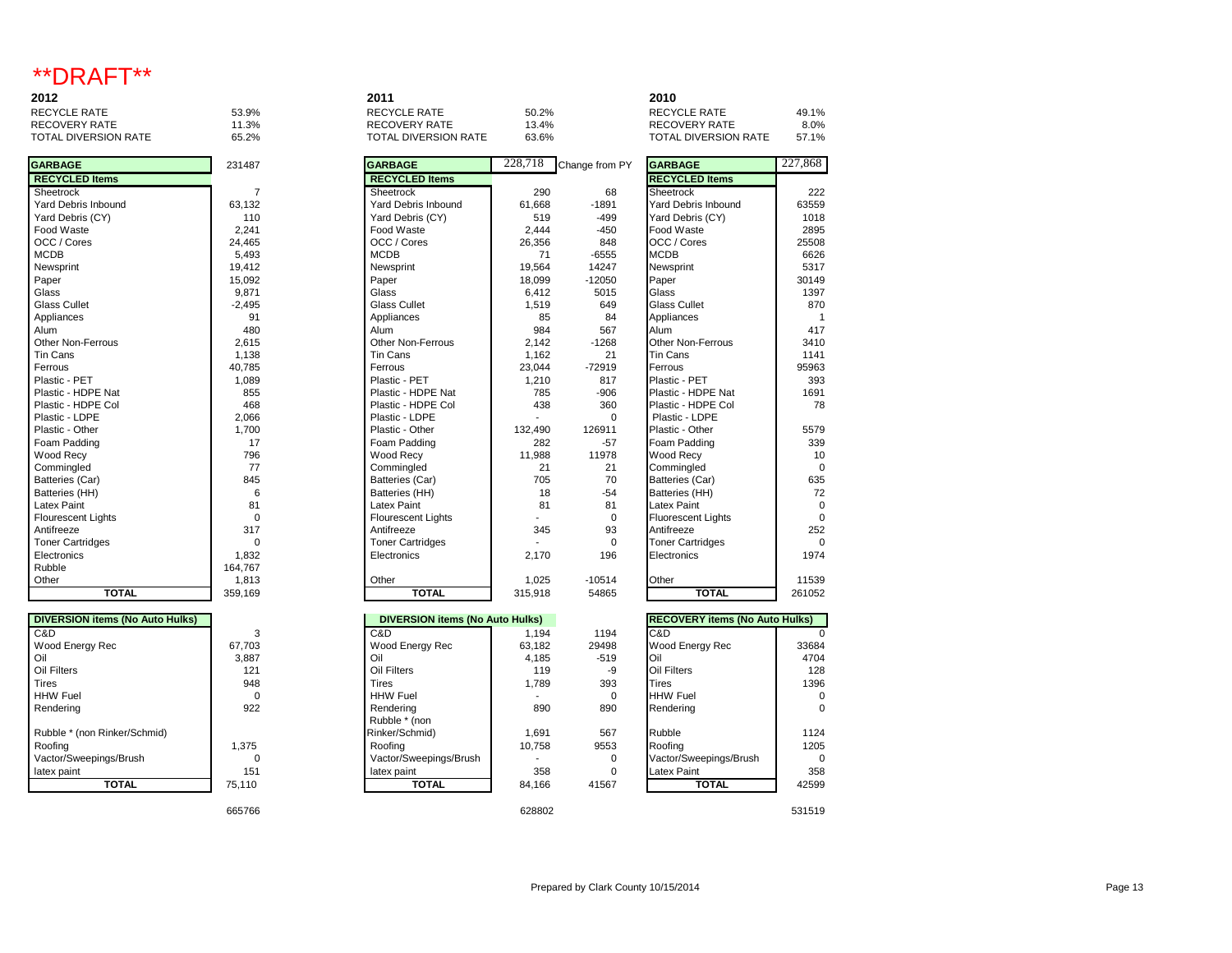| <b>Commodity</b>                                | <b>MTCO2E Saved</b> |
|-------------------------------------------------|---------------------|
|                                                 | 2012                |
| Aluminum Cans                                   | (6, 802)            |
| <b>Steel Cans</b>                               | (2,569)             |
| Glass                                           | (1,449)             |
| <b>HDPE</b>                                     | (1,009)             |
| <b>PET</b>                                      | (2, 114)            |
| <b>Corrugated Containers</b>                    | (19, 373)           |
| Newspaper                                       | (2, 563)            |
| Food Scraps                                     | (33, 535)           |
| <b>Yard Trimmings</b>                           | 539                 |
| <b>Branches</b>                                 | (33, 209)           |
| Mixed Paper (general)                           | (31, 902)           |
| <b>Mixed Plastics</b>                           |                     |
| <b>Tires</b>                                    |                     |
| <b>Asphalt Shingles</b>                         | (496)               |
| Drywall                                         | (669)               |
|                                                 |                     |
|                                                 | 2012                |
| <b>Total Change in GHG Emissions:</b><br>MTCO2E | (135, 151)          |
| This is equivalent to                           |                     |
| Removing                                        | 28,453              |
| Passenger Cars from the Roadway Each Year*      |                     |

# **(MTCO2E - Million Tons Carbon Dioxide Equivalent) Avoided Greenhouse Gas Emissions -**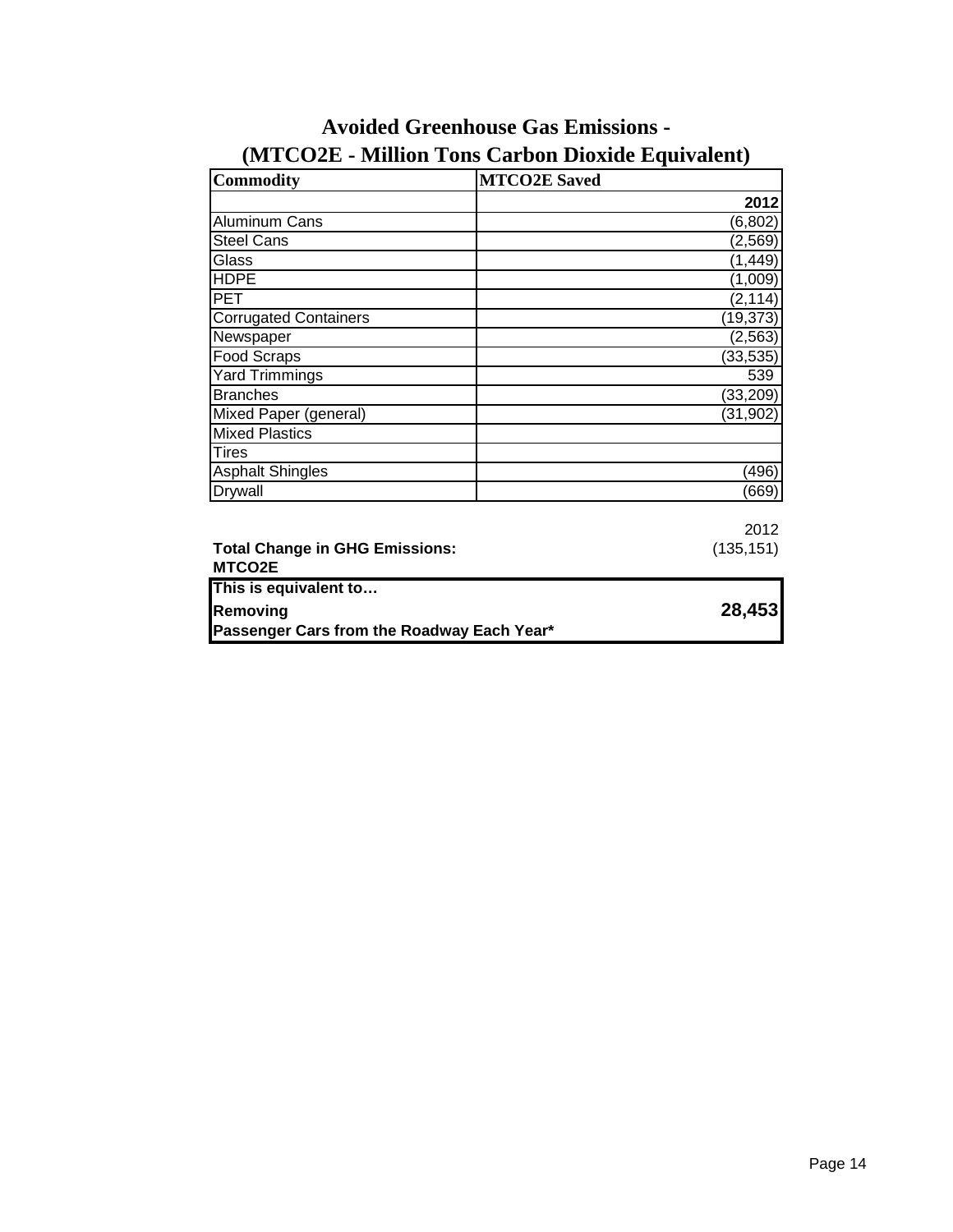|                            | <b>Solid Waste &amp; Recycling Contractor Services</b>                |                    |                                                                                                         |             |  |  |  |
|----------------------------|-----------------------------------------------------------------------|--------------------|---------------------------------------------------------------------------------------------------------|-------------|--|--|--|
|                            | Single-family                                                         | <b>Multifamily</b> | <b>Yard Debris</b>                                                                                      | Garbage     |  |  |  |
|                            | Recycling                                                             | <b>Recycling</b>   |                                                                                                         |             |  |  |  |
| Ridgefield                 | Contractor: WCI Expires: December 31, 2019                            |                    |                                                                                                         |             |  |  |  |
|                            |                                                                       |                    | Option to extend for $2 - 5$ year periods                                                               |             |  |  |  |
| Camas*                     | Contractor for recycling & yard waste: WCI Expires: December 31, 2019 |                    |                                                                                                         |             |  |  |  |
|                            |                                                                       |                    | Option to extend for $4 - 5$ year periods                                                               |             |  |  |  |
|                            |                                                                       |                    | Contractor for roll off service: WCI Extended through December 31, 2018                                 |             |  |  |  |
|                            |                                                                       |                    | Option to extend for 1 more 5 year period                                                               |             |  |  |  |
| Washougal                  |                                                                       |                    | Contractor: WCI Expires: April 1, 2024                                                                  |             |  |  |  |
|                            |                                                                       |                    | Option to extend for $4 - 5$ year periods                                                               |             |  |  |  |
| <b>Vancouver</b>           |                                                                       |                    | Contractor: WCI                                                                                         |             |  |  |  |
|                            |                                                                       |                    | Expires: January 31, 2020                                                                               |             |  |  |  |
| <b>County-Urban</b>        | <b>Contractor: WCI Expires: December</b>                              |                    | Contractor: WCI;                                                                                        | <b>WUTC</b> |  |  |  |
|                            | 31, 2018; one 1-year extension.                                       |                    | 7/31/23 with two 1-year                                                                                 |             |  |  |  |
|                            |                                                                       |                    | extensions                                                                                              |             |  |  |  |
|                            |                                                                       |                    |                                                                                                         |             |  |  |  |
|                            |                                                                       |                    |                                                                                                         |             |  |  |  |
| (includes City of          |                                                                       |                    |                                                                                                         |             |  |  |  |
| <b>Battle Ground,</b>      |                                                                       |                    |                                                                                                         |             |  |  |  |
| La Center)                 |                                                                       |                    |                                                                                                         |             |  |  |  |
|                            |                                                                       |                    |                                                                                                         |             |  |  |  |
| <b>County-Rural</b>        |                                                                       |                    |                                                                                                         | <b>WUTC</b> |  |  |  |
| (includes City of          |                                                                       |                    |                                                                                                         |             |  |  |  |
| La Center,                 |                                                                       |                    |                                                                                                         |             |  |  |  |
| <b>Town of Yacolt)</b>     |                                                                       |                    |                                                                                                         |             |  |  |  |
|                            |                                                                       |                    | Couty Contract with Columbia Resource Company - December 31, 2021; one additional 5-year extension;     |             |  |  |  |
| option for purchase        |                                                                       |                    |                                                                                                         |             |  |  |  |
| * Camas hauls residential  |                                                                       |                    |                                                                                                         |             |  |  |  |
|                            |                                                                       |                    | WCI = Waste Connections, Inc. (www.wasteconnections.com); www.wcnorthwest.com/                          |             |  |  |  |
|                            |                                                                       |                    | WCI holds contract for School Recycling (Battle Ground, Camas, Evergreen, Hockinson, La Center,         |             |  |  |  |
|                            |                                                                       |                    | Ridgefield, Vancouver, and Washougal school districts). Expires September 3, 2018. Option to extend for |             |  |  |  |
| one 2-year period          |                                                                       |                    |                                                                                                         |             |  |  |  |
|                            |                                                                       |                    | Philip Services Corp: Mobile Collection & Door-to-Door. Contract expires December 31, 2015              |             |  |  |  |
| RFP to be issued June 2015 |                                                                       |                    |                                                                                                         |             |  |  |  |
|                            | EmpowerUp - contract expires 12/31/14                                 |                    |                                                                                                         |             |  |  |  |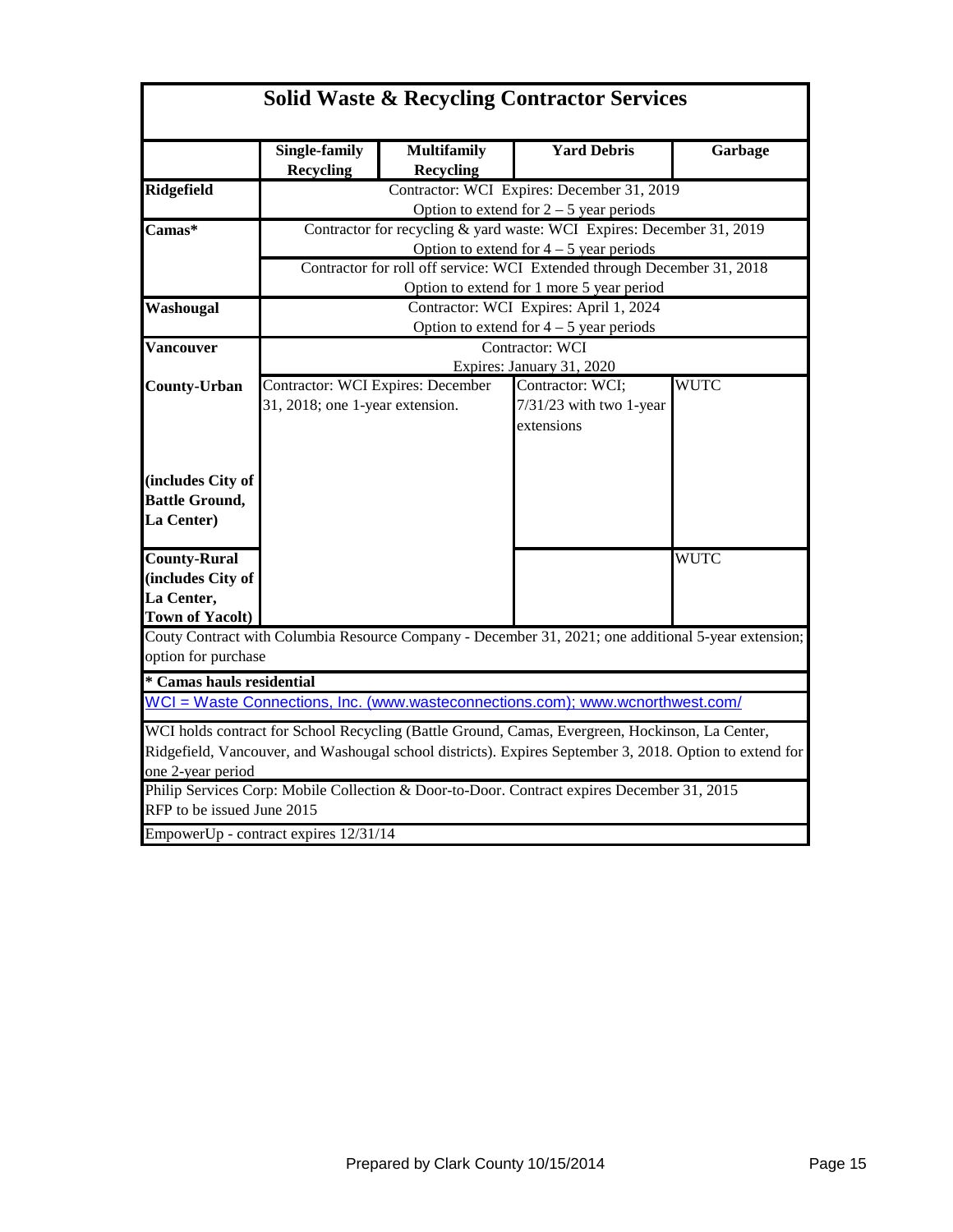| <b>Solid Waste Disposal "Tip" Fee</b> |         |           |                                       |                              |  |  |
|---------------------------------------|---------|-----------|---------------------------------------|------------------------------|--|--|
|                                       |         |           | Tipping Fee Drop Loads Percent Change | <b>Transaction Fee</b>       |  |  |
|                                       |         | (per ton) |                                       |                              |  |  |
|                                       |         |           |                                       |                              |  |  |
| 1998                                  | \$74.50 | n/a       |                                       | n/a                          |  |  |
| 1999                                  | \$66.85 | \$59.40   |                                       | \$10.00 per load             |  |  |
| 1999 (July 1)                         | \$65.10 | \$57.65   |                                       | \$10.00 per load             |  |  |
| 2000                                  | \$65.10 | \$57.65   |                                       | \$10.00 per load             |  |  |
| 2001                                  | \$67.56 | \$59.83   | 3.8%                                  | \$10.00 per load             |  |  |
| 2002                                  | \$69.04 | \$61.14   | 2.2%                                  | \$10.00 per load             |  |  |
| 2003                                  | \$69.78 | \$61.79   | 1.1%                                  | \$10.00 per load             |  |  |
| 2004                                  | \$70.73 | \$62.64   | 1.4%                                  | \$10.00 per load             |  |  |
| 2005                                  | \$71.75 | \$63.53   | 1.4%                                  | \$10.00 per load             |  |  |
| 2006                                  | \$73.18 | \$64.80   | 2.0%                                  | \$10.00 per load             |  |  |
| 2007                                  | \$74.72 | \$66.16   | 2.1%                                  | \$10.00 per load             |  |  |
| 2008                                  | \$76.77 | \$67.98   | 2.8%                                  | \$10.00 per load             |  |  |
| 2009                                  | \$79.35 | \$70.26   | 3.4%                                  | \$10.00 per load             |  |  |
| 2010                                  | \$79.35 | \$70.26   | 0.0%                                  | $\overline{$}10.00$ per load |  |  |
| 2011                                  | \$80.96 | \$71.68   | 2.0%                                  | \$10.00 per load             |  |  |
| 2012                                  | \$82.78 | \$73.29   | 2.2%                                  | \$10.00 per load             |  |  |
| 2013                                  | \$84.28 | \$74.62   | 1.8%                                  | \$10.00 per load             |  |  |
| 2014                                  | \$85.61 | \$75.81   | 1.6%                                  | \$10.00 per load             |  |  |

\*Fourth Amendment: Tip fee for MSW reduced from \$66.85 to \$65.10, and Tip Fee for Drop Box reduced from \$59.40 to \$57.65 on July 1, 1999 http://data.bls.gov